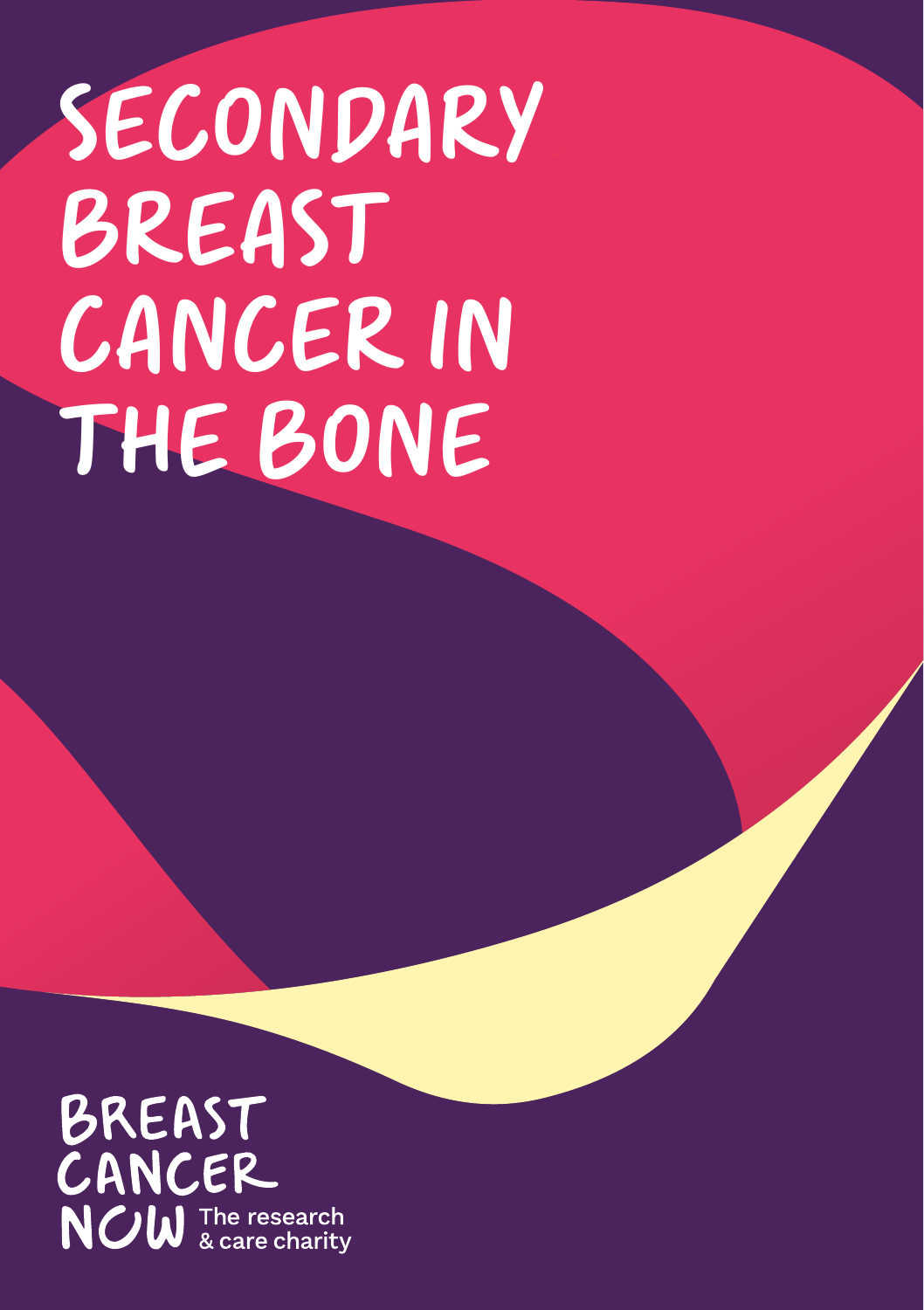# ABOUT THIS BOOKLET

This booklet describes what secondary breast cancer in the bone is, possible symptoms and the treatments that may be used.

We hope it answers any questions you have about your condition and helps you discuss your options with your treatment team.

We suggest you read this booklet with our **Secondary breast cancer information pack**, which contains information that may be useful from the time you're diagnosed and throughout your treatment and care. It also covers the physical and emotional impact of living with secondary breast cancer and the support available.

# WHAT IS SECONDARY BREAST CANCER IN THE BONE?

Secondary breast cancer in the bone occurs when cancer that started in the breast has spread to the bone.

The cells that have spread to the bone are breast cancer cells. It's not the same as having cancer that starts in the bone.

Breast cancer cells can spread to the bone through the lymphatic system or the blood.

You may hear this type of spread described as metastatic breast cancer, metastases, advanced breast cancer, secondary tumours, secondaries or stage 4 breast cancer.

The bone is the most common site of secondary breast cancer.

The bones most commonly affected are the:

- **•** Spine
- **•** Ribs
- **•** Skull
- **•** Pelvis
- **•** Upper bones of the arms and legs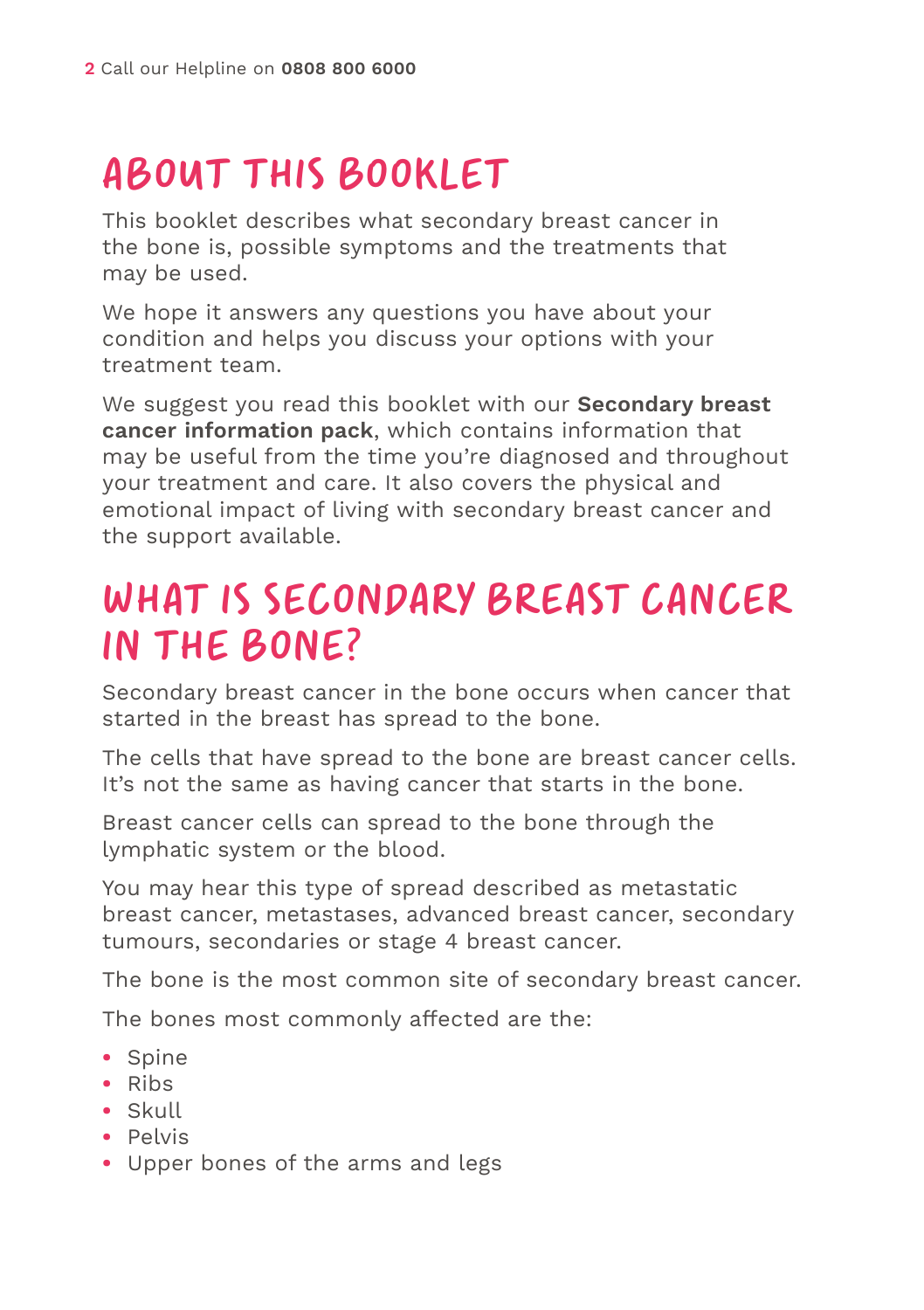Usually secondary breast cancer occurs months or years after primary breast cancer. But sometimes it's found at the same time as the primary breast cancer, or before the primary breast cancer has been diagnosed. In this situation, the breast cancer has already spread to other parts of the body such as the bones. This is referred to as 'de novo' metastatic (secondary) breast cancer, meaning the breast cancer is metastatic from the start.

# OUTLOOK (PROGNOSIS)

When breast cancer spreads to the bone, it can be treated but cannot be cured.

Treatment aims to control and slow down the spread of the cancer, relieve symptoms and give you the best quality of life for as long as possible.

After a diagnosis of secondary breast cancer, many people want to know how long they've got to live. As treatments have improved, more and more people are living longer after their diagnosis.

Prognosis may depend on how much cancer there is, and which areas of the body are affected. People with limited areas of cancer in the bones only may have a better outlook.

However, life expectancy is difficult to predict as each person's case is different.

Your treatment team can talk to you about the likely growth and spread (progression) of the secondary breast cancer. You may worry if their answers are vague, but it's not possible to accurately predict how each person's illness will respond to treatment.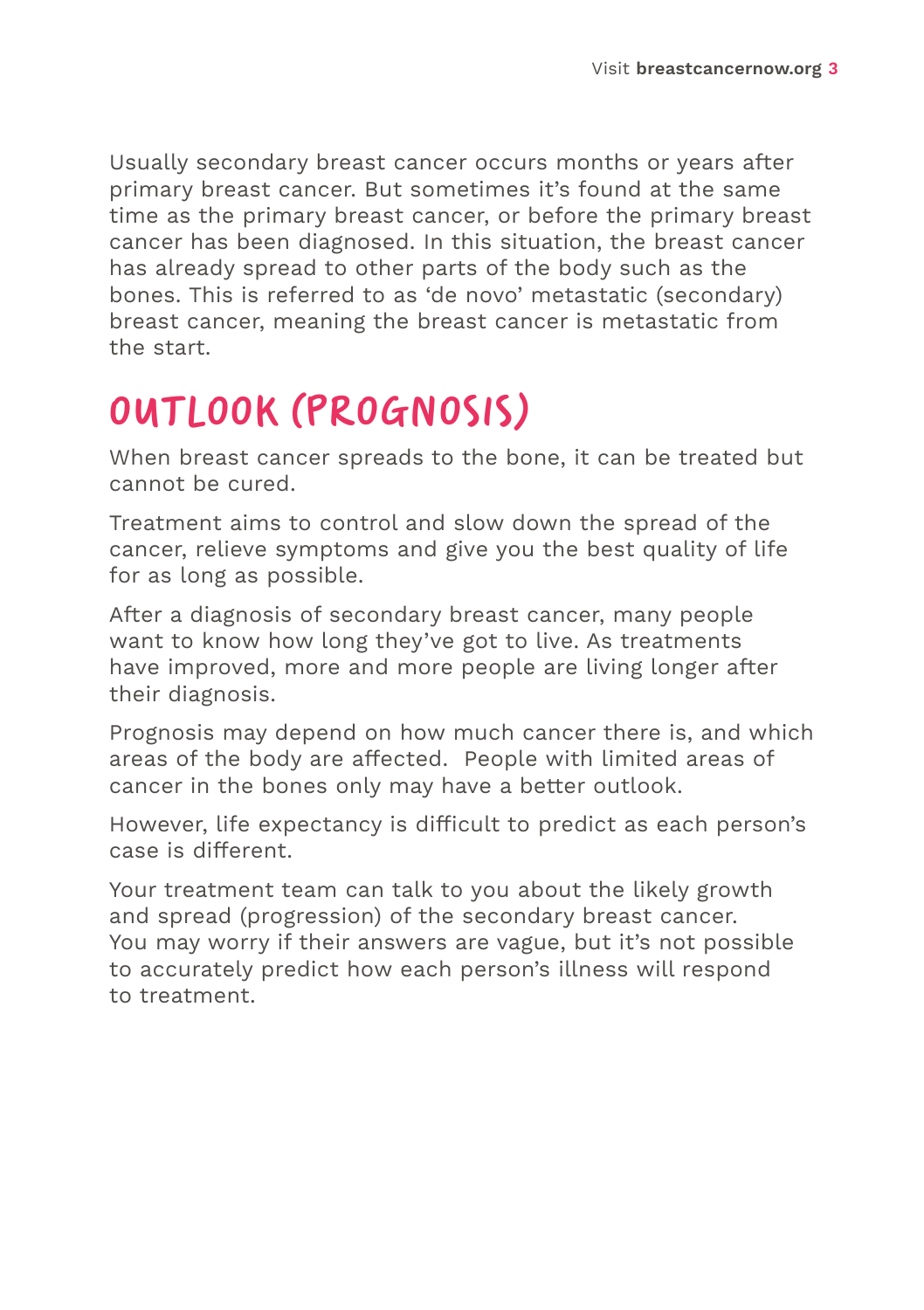# THE BONES

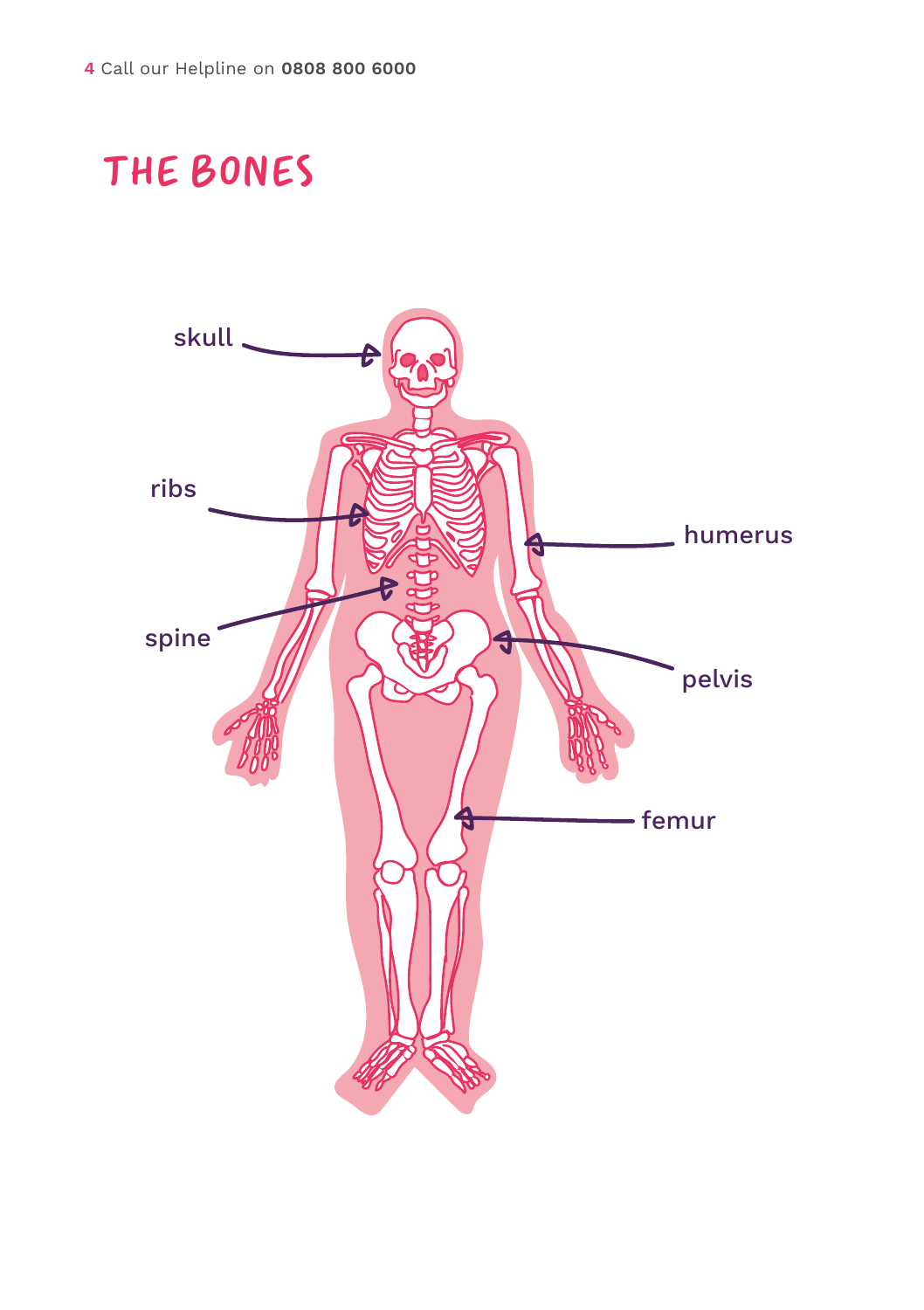To understand some of the symptoms described in this booklet it may help to know more about bones.

Bone contains two main types of living cells:

- **•** Osteoclasts destroy and remove small amounts of old or damaged bone
- **•** Osteoblasts help build up new bone

This process continues throughout life to keep the skeleton healthy and strong.

When breast cancer cells spread to the bone, the osteoclasts can become overactive, causing more bone to be broken down than is being replaced. This can cause a weakening of the bone and lead to some of the symptoms of secondary breast cancer in the bone.

Areas of secondary cancer in the bone may be described as:

- **•** Lytic the cancer causes breakdown or thinning of the bone
- **•** Sclerotic the cancer increases the production of rigid, thick bone

Often areas of secondary breast cancer in the bone have both of these.

# SYMPTOMS

The main symptoms of secondary breast cancer in the bone are:

- **•** Pain, particularly in the back, arms or legs, often described as 'gnawing' which occurs when resting or sleeping, and may get worse when lying down especially at night
- **•** Fractures (breaks)

Other possible effects include:

- **•** Spinal cord compression (see page 24) which can cause back pain, difficulty walking, numbness, loss of bladder or bowel control and if not treated can lead to paralysis
- **•** Low levels of blood cells, which can increase the risk of infection, anaemia, bruising and bleeding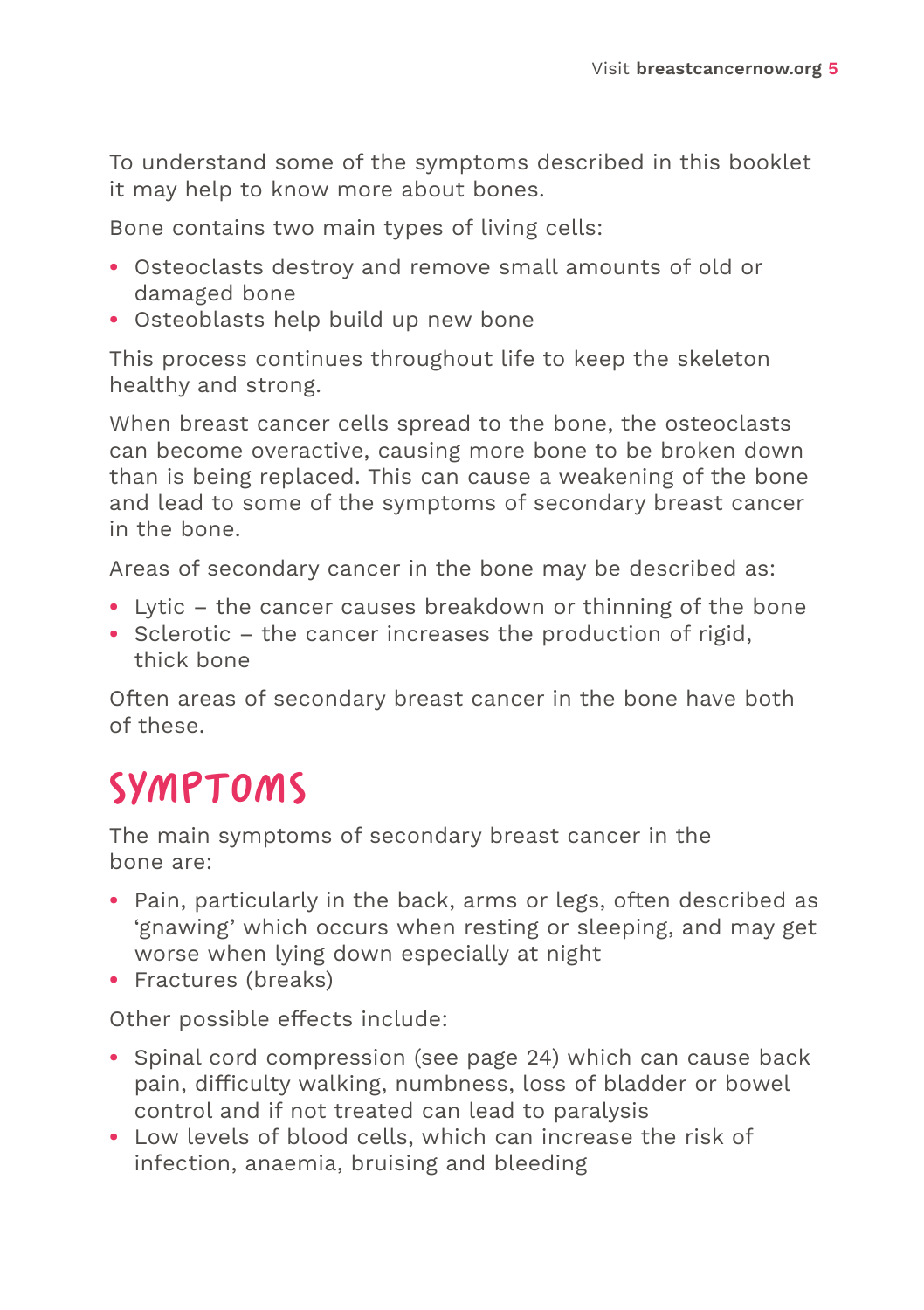**•** Too much calcium in the blood (see page 25), which can cause symptoms such as nausea and vomiting, fatigue, passing large amounts of urine, confusion and being very thirsty

Symptoms can range from mild to severe.

It's important to report any new or ongoing symptoms to your treatment team however minor they seem.

These symptoms, what to do if you have them and how they can be managed are explained in more detail on page 22.

Sometimes secondary breast cancer in the bones may be found during a scan before it causes any symptoms. This might be the case if your breast cancer has come back elsewhere, and your treatment team wants to check whether it has spread to the bones.

# WHAT TESTS MIGHT I NEED?

Your specialist will examine you and discuss any symptoms you have.

You may need one or more of the following tests for your doctor to confirm a diagnosis of secondary breast cancer in the bone and monitor it over time.

### **X-ray of the bone**

An x-ray can show changes in the bone. The x-ray may not be able to pick up small areas of cancer.

#### **Bone scan**

A bone scan checks the whole skeleton and can help identify changes to the bone.

A small amount of radioactive substance is injected into a vein, usually in the arm, two to three hours before the scan. This helps identify if there's been a change in the bones (often called a 'hot spot').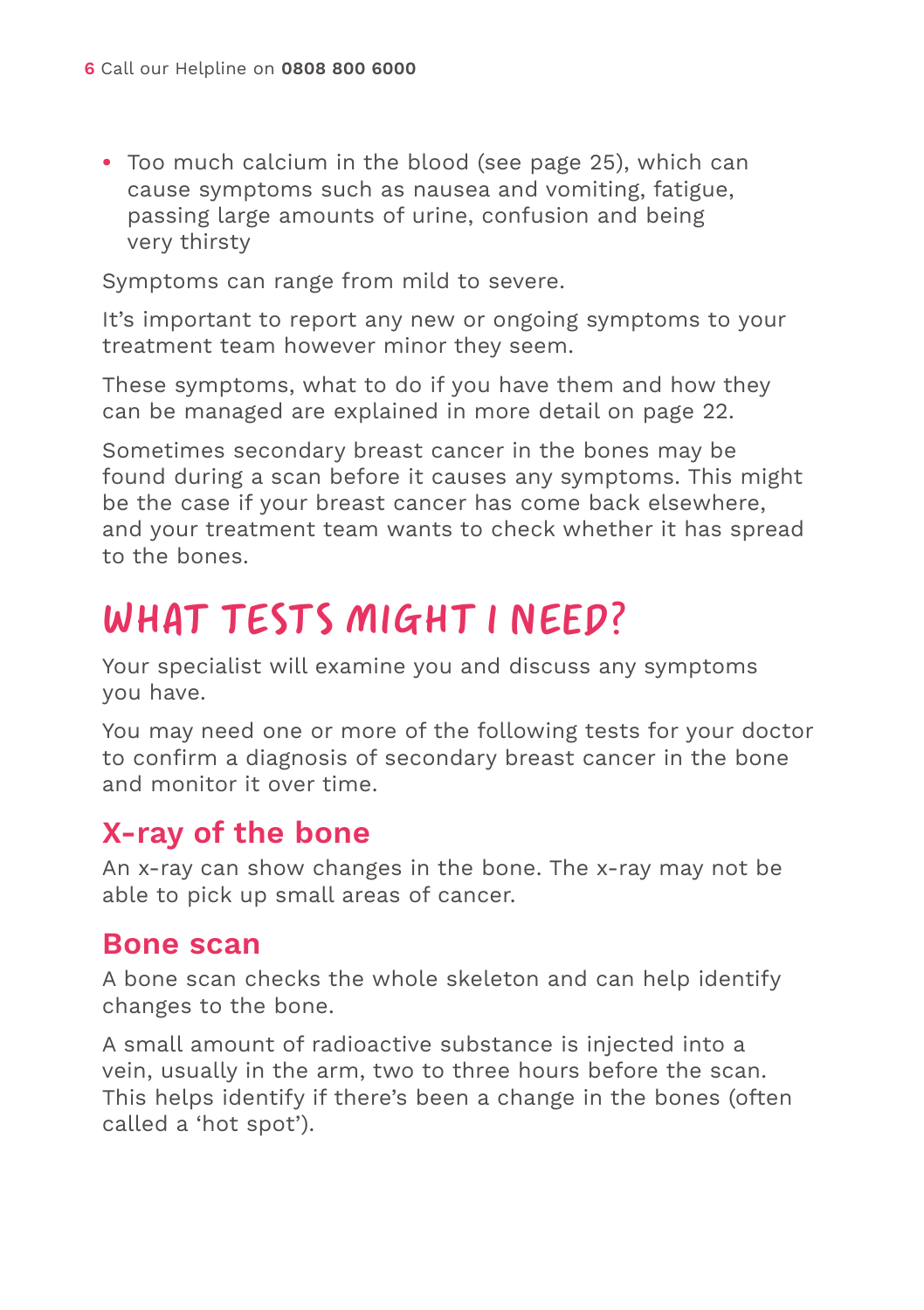# **MRI (magnetic resonance imaging) scan**

This scan uses magnetism and radio waves to produce a series of images of the inside of the body. An MRI doesn't expose the body to x-ray radiation.

Before the scan you may be given a liquid known as a contrast solution. This is usually injected into a vein, and helps produce clearer images to identify the number, size and location of areas of cancer.

# **CT (computerised tomography) scan**

This scan uses x-rays to take detailed pictures across the body.

A contrast solution is usually injected into a vein before the scan (see 'MRI scan').

### **PET scan**

A scan that produces a 3D image to show the structure and function of organs or tissue being looked at.

### **PET-CT scan**

This combines a PET scan with a CT scan to produce a threedimensional image, giving details on both the structure and function of the organs or tissue being looked at. It's not often used to diagnose secondary breast cancer in the bones, but it may help your treatment team confirm the diagnosis when other scans haven't been able to.

# **Blood tests**

When breast cancer spreads to other parts of the body, the amount of substances such as calcium in the blood may increase. Blood tests can measure these substances and show any changes.

You may have some blood tests to monitor your condition. The type of test will depend on your symptoms.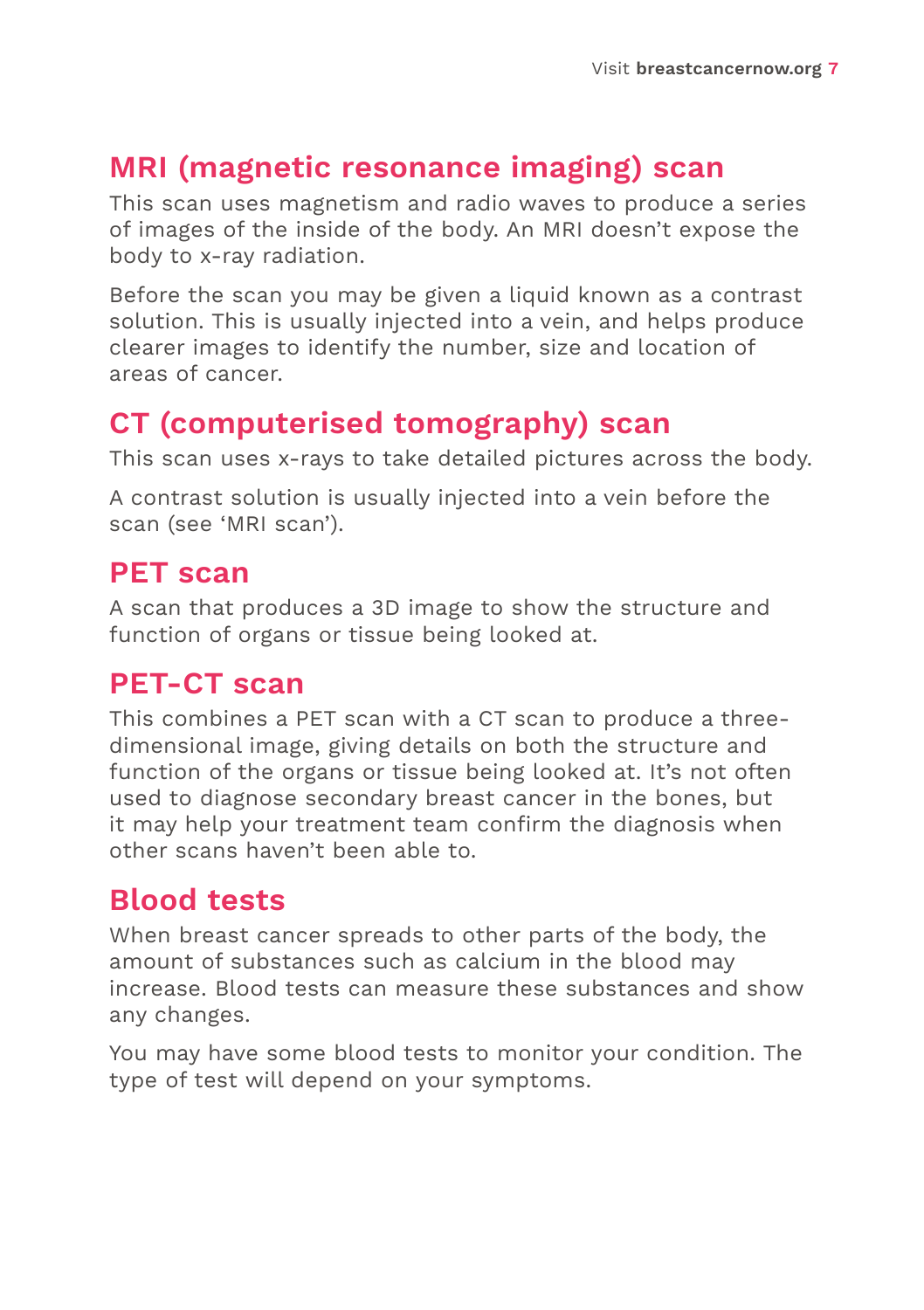You may also need blood tests before and during certain treatments. These tests may also help to show how effective treatment has been.

Your treatment team will discuss what tests they're doing and why you are having them.

### **Tumour marker tests**

Some people have a blood test for tumour markers. These are proteins found in the blood that may be produced by the body in response to the presence of cancer.

However, it's not clear how reliable the measurement of blood tumour markers is. This is because they can be raised for different reasons, such as other benign (not cancer) health conditions or the treatment for these.

For some people, tumour markers may be normal even when breast cancer has come back.

If tumour markers are raised at the time of diagnosis, some oncologists may continue to check them regularly. When used, tumour markers are a very small part of monitoring your condition and are not often used on their own to make decisions about starting or changing treatment.

# **Bone biopsy**

In most cases your treatment team will be able to tell if you have secondary breast cancer in the bone from your symptoms and scans.

However, in some cases a biopsy can help confirm the diagnosis and decide what treatment may help.

A biopsy may be recommended if only one area of bone is affected, it has been a long time since you finished treatment for primary breast cancer, or you have had more than one type of invasive cancer.

A biopsy involves taking a small piece of bone to be examined under the microscope. This may be done using local or general anaesthetic.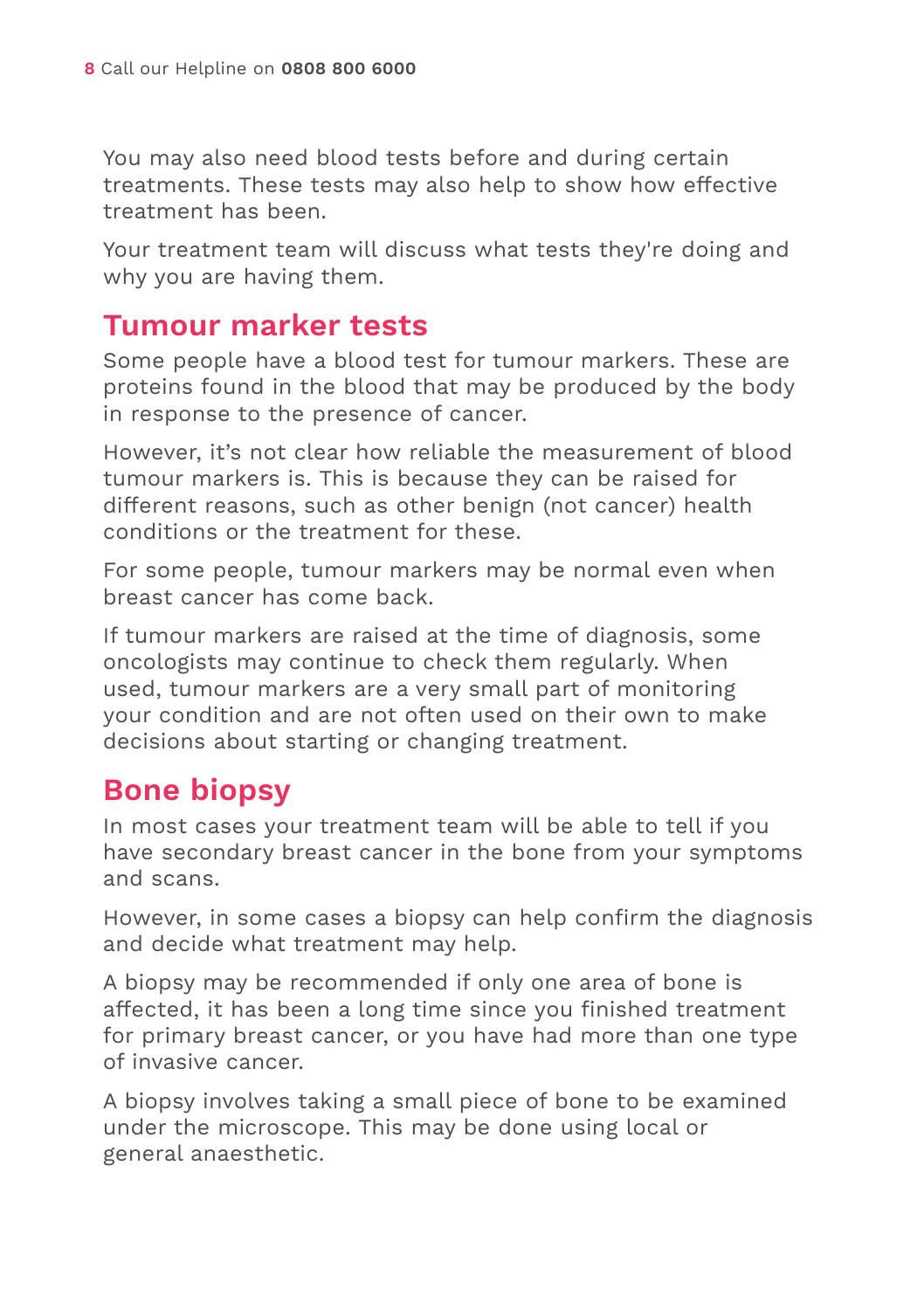# SECONDARY BREAST CANCER IN THE BONE MARROW

Secondary breast cancer most commonly occurs in bones that contain bone marrow, but can occur in any bone.

Bone marrow is a spongy material inside the bones that makes blood cells (white blood cells, red blood cells and platelets) to replace those naturally used up in the body.

In some cases, the cancer affects how bone marrow works. This can lead to anaemia, increased risk of infection and bruising or bleeding. Because of this, your oncologist may ask the opinion of a haematologist (a doctor who specialises in diseases of the blood) when planning your treatment and care.

A blood test and bone marrow biopsy may be needed to confirm a diagnosis.

# WHAT TREATMENTS MAY I BE OFFERED?

Treatment aims to relieve symptoms such as pain, maintain and improve mobility and strengthen the bones, as well as slow down the growth of the cancer.

Your treatment may include:

- **•** Pain relief
- **•** Bone-strengthening therapy
- **•** Hormone (endocrine) therapy
- **•** Targeted (biological) therapies
- **•** Chemotherapy
- **•** Radiotherapy
- **•** Surgery

These treatments can be given alone or more usually in combination.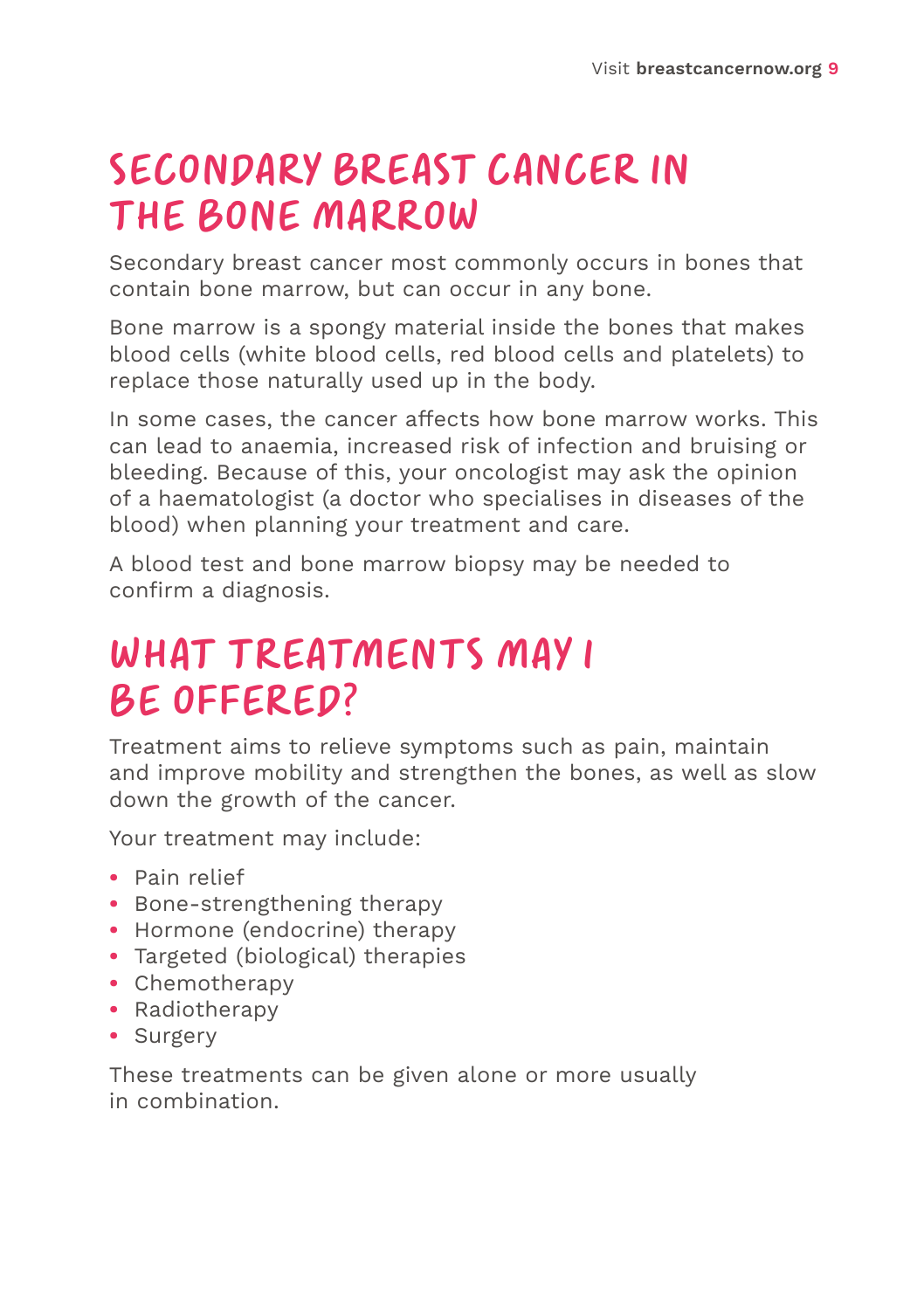### **Decisions about treatment**

When deciding how best to treat you, your treatment team will consider:

- **•** How extensive the cancer is in the bones
- Whether the cancer has spread to other organs
- **•** Any symptoms you have
- **•** What treatment you've had in the past
- **•** The features of the cancer
- **•** Whether you have been through the menopause
- **•** Your general health

Your specialist should discuss any recommendations for treatment with you and take into account your wishes.

They will talk with you about your options, explain what the aim of your treatment will be and help you weigh up the potential benefits against the possible side effects.

### **Who will treat me?**

Your care will continue under a breast oncologist, who will plan your treatment and help manage your symptoms.

You may also be referred to the orthopaedic team. They specialise in treating people with disorders of the bones, joints, ligaments, tendons and muscles.

They can help plan your treatment or manage your symptoms.

If you're at risk of a fracture of a bone or vertebrae, the orthopaedic team can assess you and may recommend surgery to stabilise a bone.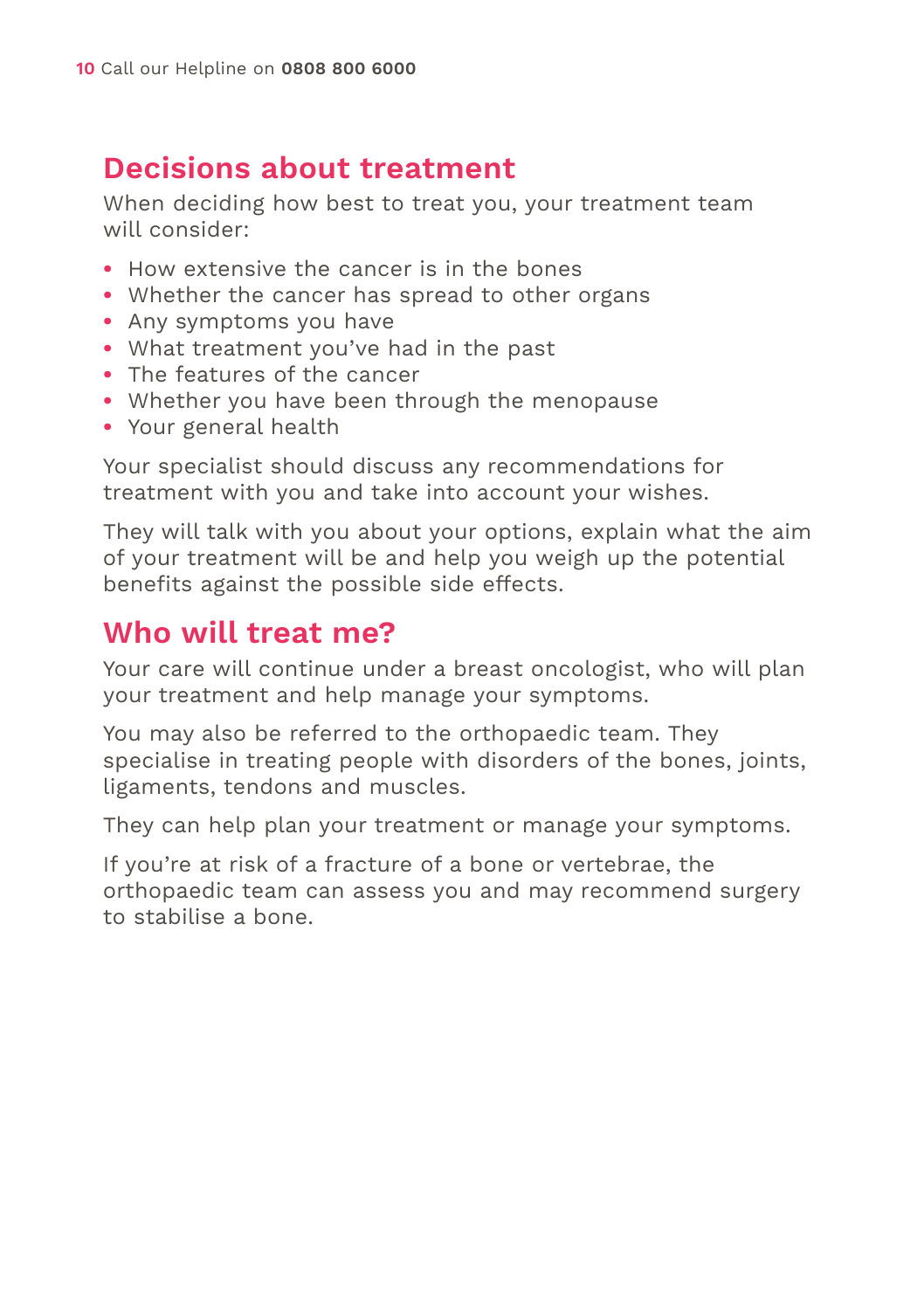### **Questions you may want to ask**

To help you feel confident you're getting the best care, you may want to ask your treatment team about:

- **•** Your treatment options and why they're recommending a particular drug or procedure
- **•** The aim of your treatment
- **•** The possible side effects and what you can do to help manage them
- **•** Whether there are any additional options for you, including new procedures or treatment at other centres
- **•** Any clinical trials you could take part in
- **•** Whether a referral to an expert, such as an orthopaedic surgeon, is appropriate
- **•** The risks and benefits of each treatment
- **•** What to do if you get new symptoms and who to report them to

You can also ask if a specialist nurse is available to go over your plan, repeat information or explain any new terms to you. It's important that you understand what's happening, and why.

# **Bone-strengthening therapy**

Bisphosphonates and denosumab are drugs that strengthen existing bone and reduce the damage caused by cancer. They work in slightly different ways.

They also help control the level of calcium in the blood so it doesn't become too high (see page 25).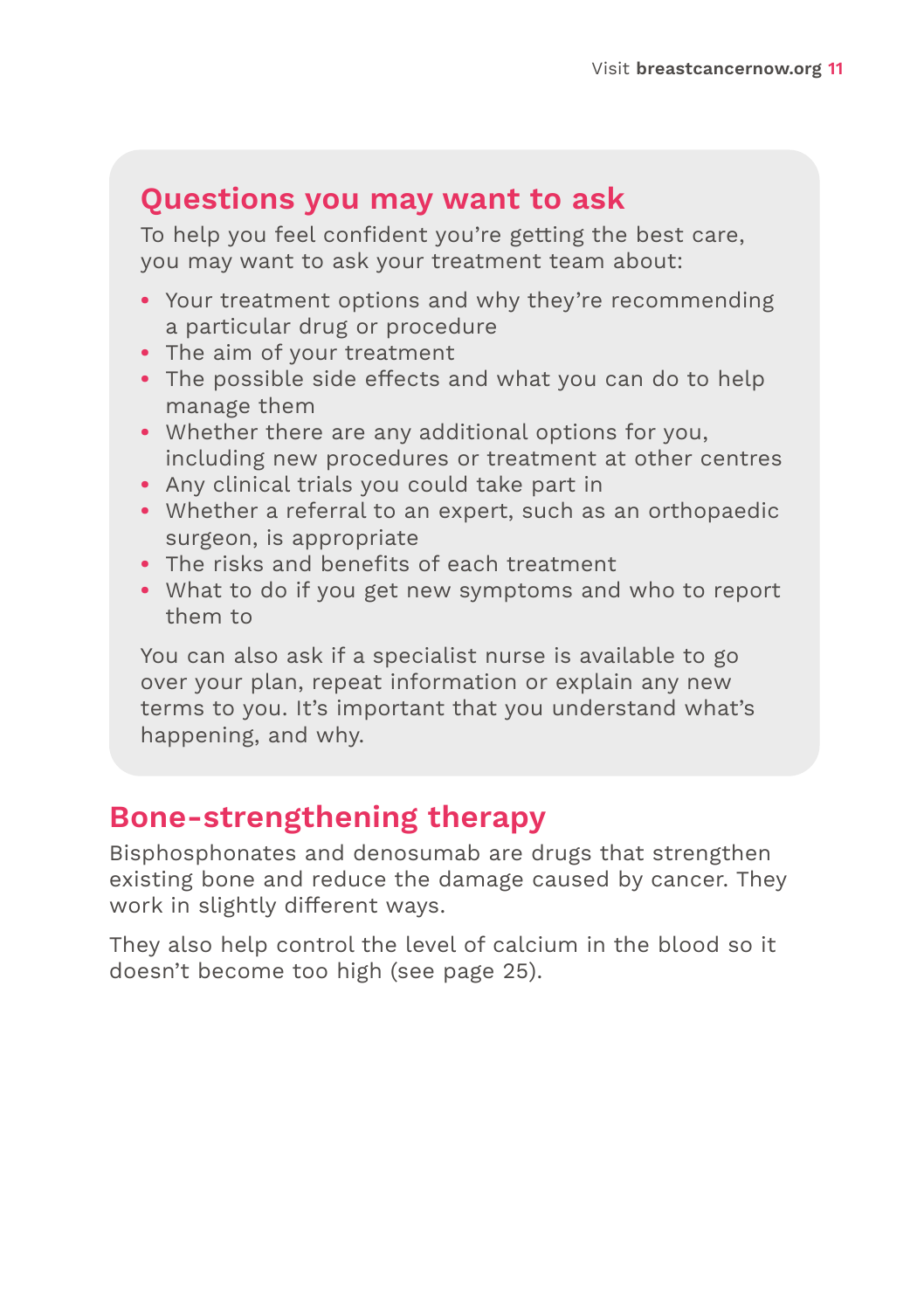#### **Bisphosphonates**

Bisphosphonates are a group of drugs that slow bone breakdown while allowing new bone to be produced as normal.

Bisphosphonates can be given:

- **•** Into a vein (intravenously)
- **•** As a tablet or capsule (orally)

Both oral and intravenous treatments are effective and your treatment team will recommend whichever is most appropriate for you.

#### **Intravenous (IV) bisphosphonates**

Intravenous bisphosphonates can be given at your local hospital or sometimes hospice.

Usually, you'll need some blood tests before the treatment is given. This includes a test to check your kidney function (see page 14) and the levels of calcium in your blood.

- **• Disodium pamidronate (Aredia)** is given over 90 minutes, every three to four weeks
- **• Ibandronic acid (Bondronat)** is given over 15 minutes, every three to four weeks
- **• Zoledronic acid (Zometa)** is given over at least 15 minutes, every three to four weeks. Once you've had this treatment for around a year you may be able to have it every 12 weeks instead

#### **Oral bisphosphonates**

Oral bisphosphonates are taken daily as either tablets or capsules.

Ideally, they should be taken first thing in the morning on an empty stomach with water only.

They can't be absorbed when there's food or calcium-containing liquid, such as milk, in the stomach. This means you shouldn't eat or drink anything (apart from the water) one hour before and up to one hour after taking your bisphosphonate.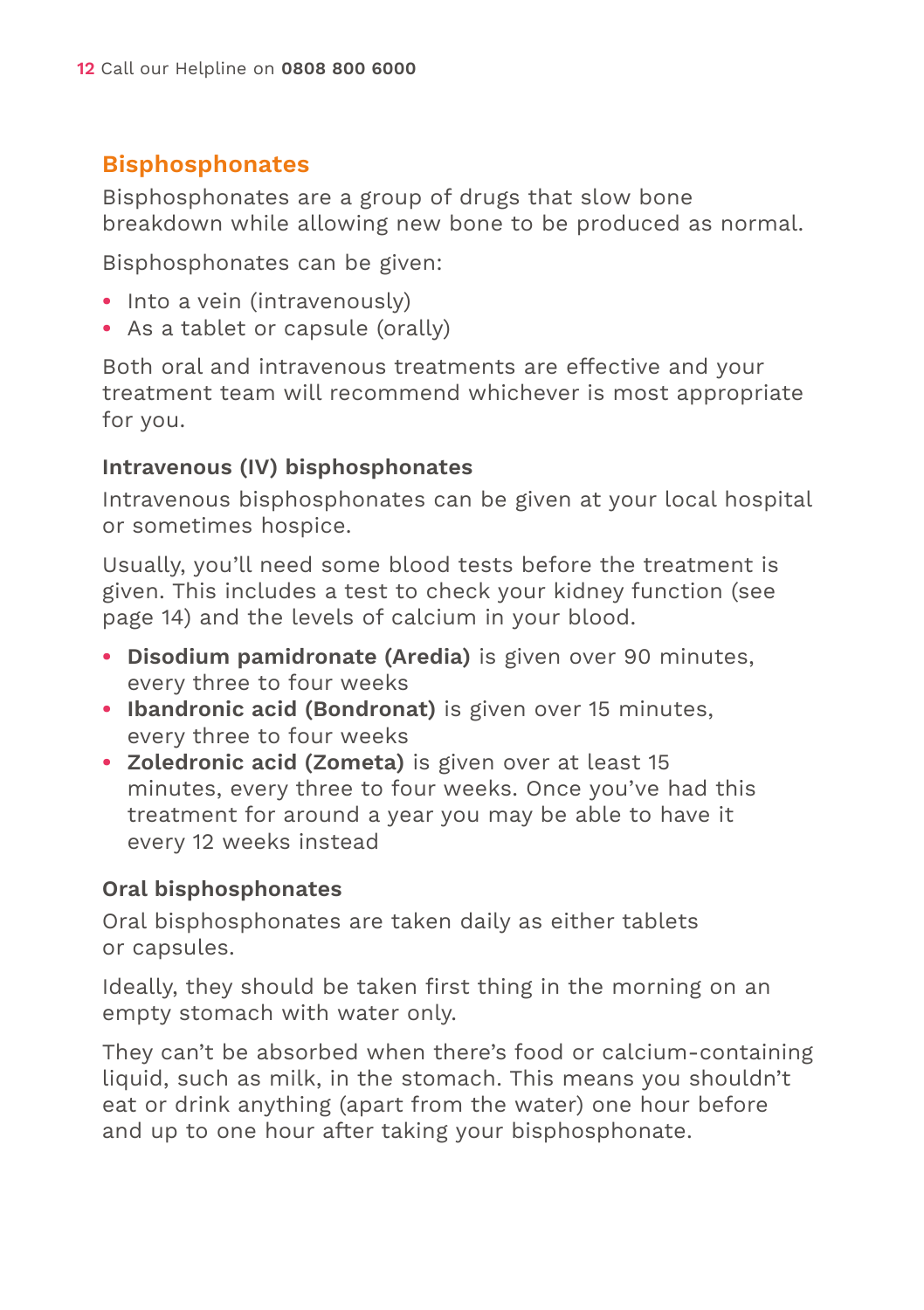You should also stay sitting or standing for one hour after taking them to avoid any irritation to the oesophagus (gullet).

Oral bisphosphonates are:

- **• Ibandronic acid (Bondronat)**
- **• Disodium clodronate (Bonefos, Loron, Clasteon)**

#### **Denosumab (Xgeva)**

Denosumab is a targeted (biological) therapy specifically for secondary breast cancer in the bone.

Denosumab reduces bone loss, making complications of secondary breast cancer in the bone less likely to happen.

It's usually given for as long as your treatment team feels you're benefiting from it and tolerating any side effects.

Denosumab is given as an injection under the skin (subcutaneous) usually once every four weeks.

#### **Side effects of bisphosphonates and denosumab**

Everyone reacts differently to drugs and some people have more side effects than others.

Side effects vary between the different bone-strengthening drugs, but are usually mild.

If you're concerned about any side effects, regardless of whether they're listed here, talk to your treatment team as they may be able to help you manage them.

#### **Flu-like symptoms**

Bisphosphonates and denosumab can cause flu-like symptoms, such as joint and muscle pain, fatigue, shivering and fever.

#### **Low levels of calcium**

Bisphosphonates and denosumab can cause calcium levels in the blood to drop too low. This is known as hypocalcaemia.

Early symptoms include tingling around the mouth and lips and in the hands and feet.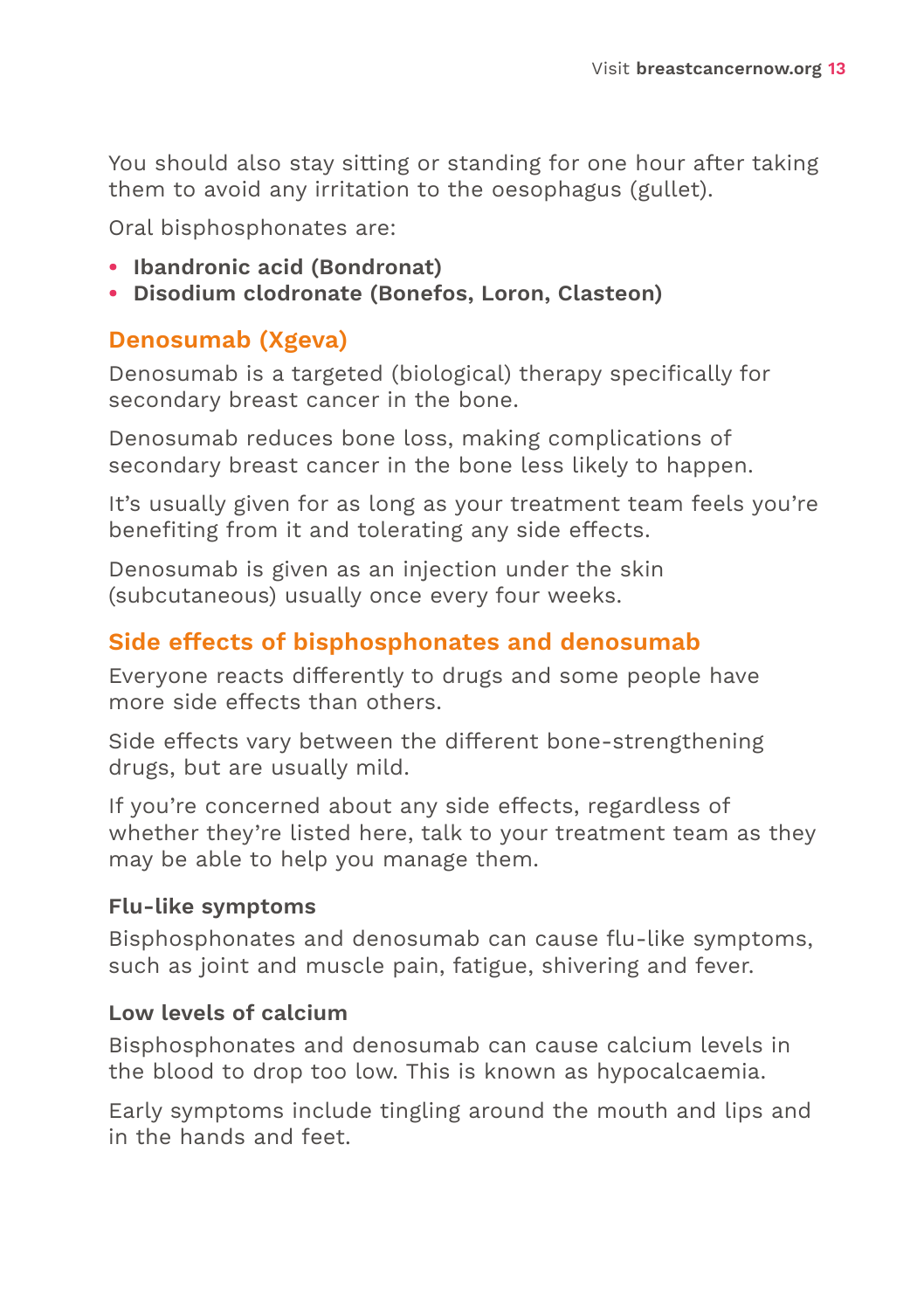Calcium and vitamin D supplements are often prescribed with bisphosphonates and denosumab to prevent calcium levels dropping too low.

Eating a well-balanced diet including foods that contain calcium and vitamin D can also help. Calcium is found in most dairy products such as milk and cheese, and in green leafy vegetables like spinach or broccoli. It's also found in baked beans, sardines, pilchards, nuts and dried fruits such as apricots and figs.

Vitamin D helps your body absorb calcium. The main source of vitamin D is made by the body when the skin is exposed to sunlight. It's also found in butter, margarine, egg yolks, oily fish like herrings and sardines, cod liver oil and fortified breakfast cereals.

Blood tests will be done before you start denosumab to check your levels of calcium and vitamin D.

#### **Effects of IV bisphosphonates on the kidneys**

IV bisphosphonates can cause kidney damage, though not all bisphosphonates carry the same risk. Your doctor will check your kidney function before prescribing IV bisphosphonates.

Denosumab doesn't cause kidney damage.

#### **Osteonecrosis**

Osteonecrosis is a condition where there's a loss of blood flow to bone tissue, which causes the bone to die. It's a less common but serious long-term side effect of bonestrengthening drugs.

It can affect the jaw and more rarely the ear.

Osteonecrosis of the jaw (ONJ) most commonly affects the lower jaw.

Symptoms include:

- **•** Lasting jaw pain
- **•** Loose teeth
- **•** Swelling, redness or ulcers on the gums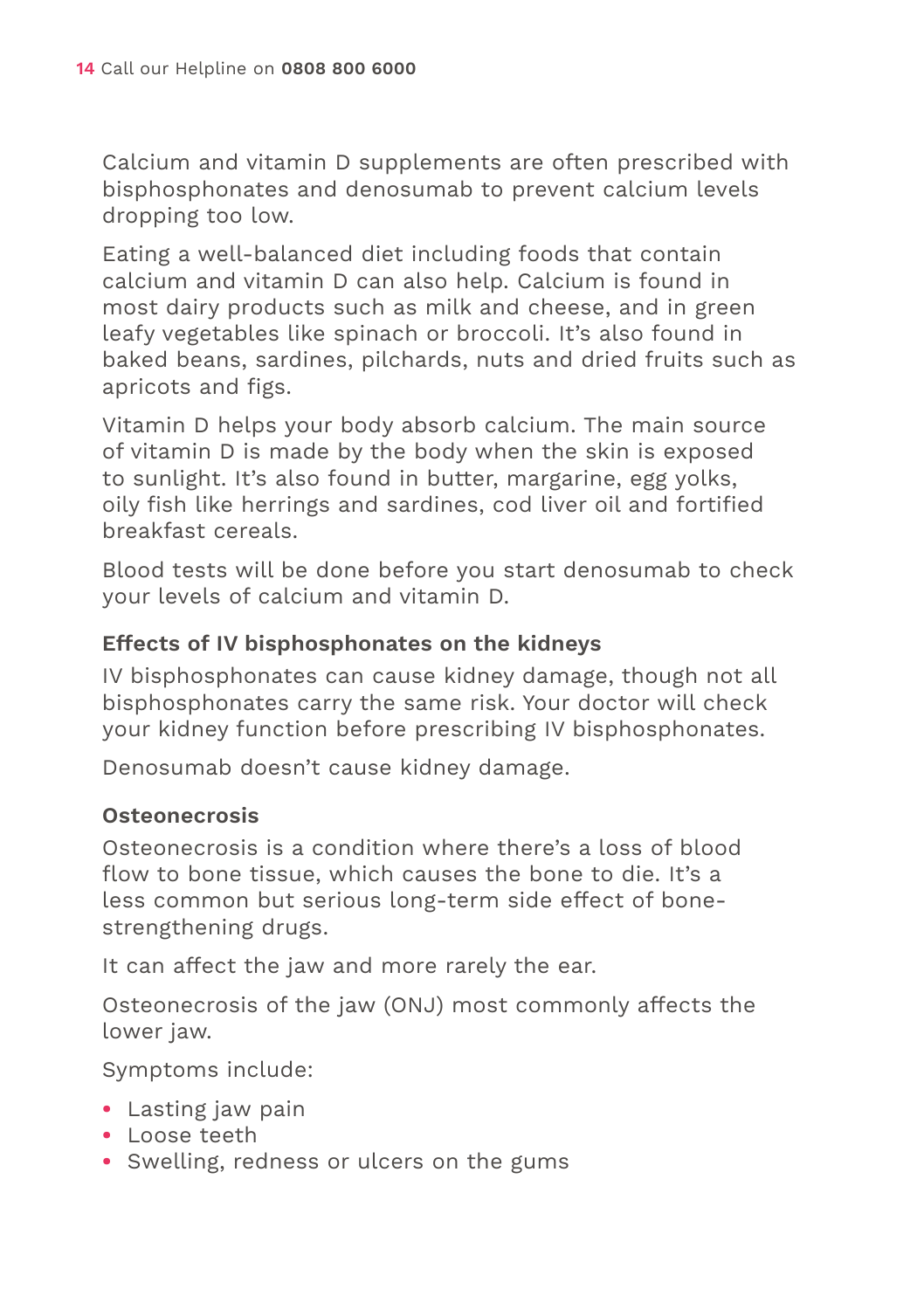ONJ is hard to treat, so trying to prevent it is very important.

Looking after your mouth, including your teeth and gums, can help reduce the risk of ONJ. This includes brushing your teeth at least twice a day and flossing, making sure any dentures fit well and having regular dental check-ups (at least every six months). Cutting down on sugary drinks and snacks, and alcohol can also help.

See your dentist for a check-up before starting bonestrengthening drugs. Any dental work should be done before you start bone-strengthening treatment.

Tell your dentist you'll be taking a bone-strengthening drug as they can cause problems such as infection and delayed healing following dental surgery.

Speak to your treatment team if your dentist recommends any dental treatment.

Osteonecrosis can also affect the ear. If you have any ear pain, discharge from your ear or an ear infection while taking bonestrengthening drugs contact your treatment team.

#### **Fracture**

Although rare, bone-strengthening drugs can cause fractures.

It's not fully understood why this happens, but is more likely in people who have been on these treatments for a long time.

Fractures can happen with little or no trauma and usually affect the long bone in the leg (femur).

If you have any ongoing thigh, hip or groin pain, contact your treatment team so you can be assessed.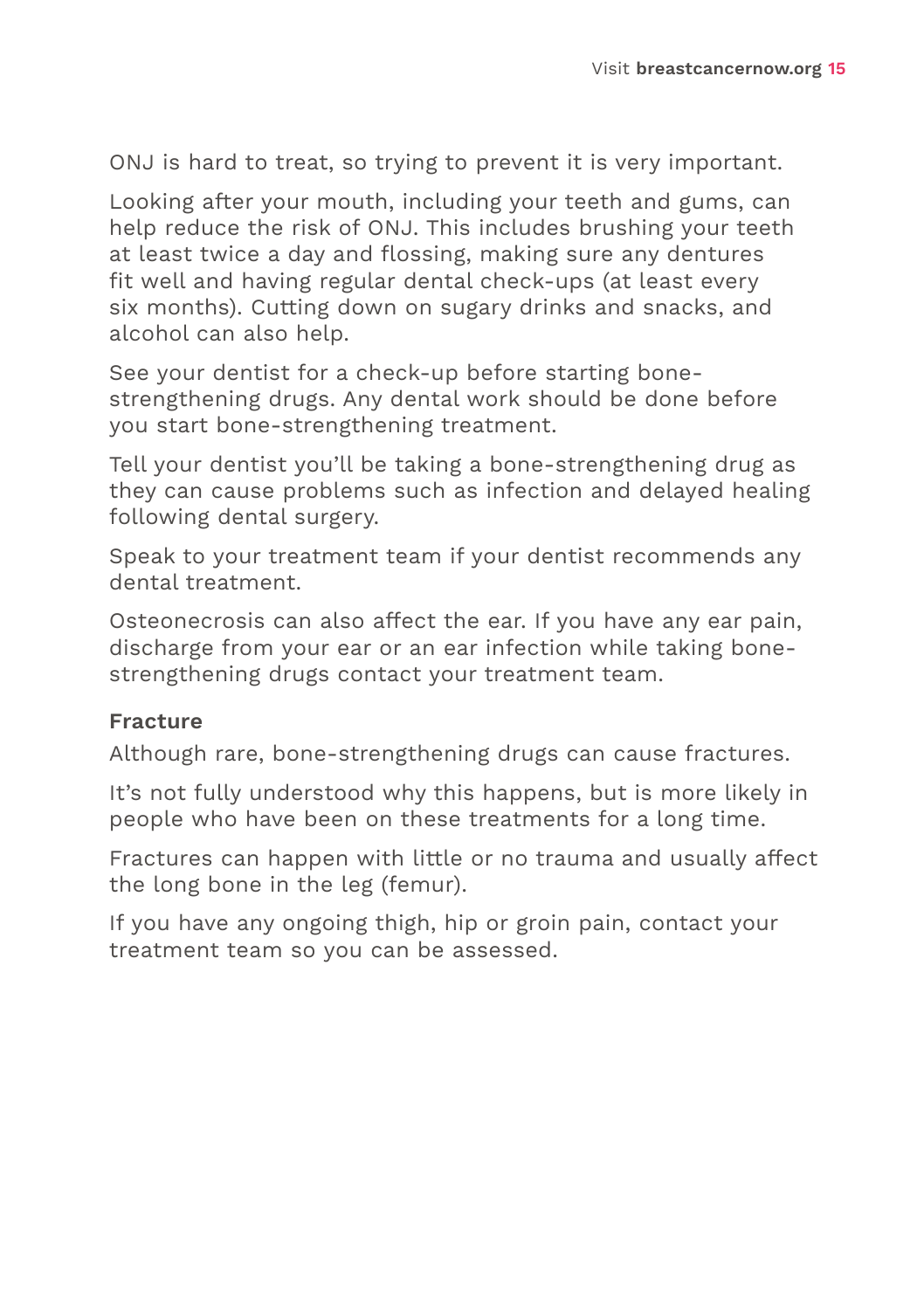# **Hormone (endocrine) therapy**

Some breast cancers use oestrogen in the body to help them to grow. These are known as oestrogen receptor positive or ER+ breast cancers.

Hormone therapies block or stop the effect of oestrogen on breast cancer cells. Different hormone therapy drugs do this in different ways.

#### **Testing for hormone receptors**

If you had a biopsy or surgery for primary breast cancer, the tissue removed will have been tested to see if it was ER+.

In some people the oestrogen receptors change when secondary breast cancer develops.

Your specialist may discuss you having a biopsy to retest for hormone receptors.

#### **Hormone therapy drugs**

If you've had hormone therapy before, your treatment team may prescribe the same drug again or change it to a different one.

It can take two to three months before any benefits from hormone therapy are seen.

The most commonly used hormone therapy drugs are:

- **•** Aromatase inhibitors (anastrozole, exemestane and letrozole)
- **•** Fulvestrant (Faslodex)
- **•** Goserelin (Zoladex)
- **•** Leuprorelin (Prostap)
- **•** Tamoxifen

We have booklets and information on our website about different hormone therapy drugs, including their side effects.

Hormone therapy may be given in combination with targeted therapies (see 'Targeted therapies' opposite).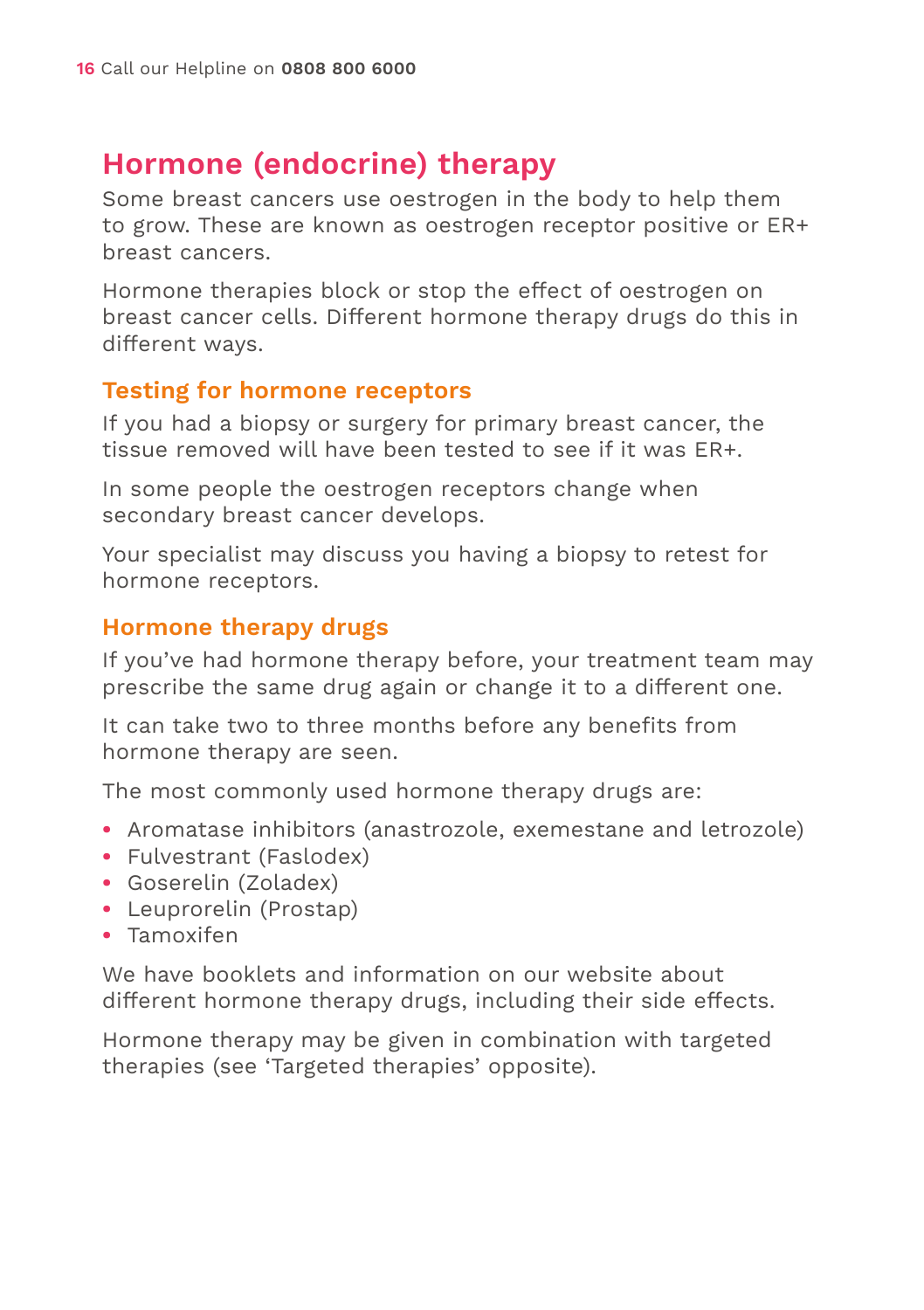# **Targeted (biological) therapies**

This group of drugs blocks the growth and spread of cancer. They target and interfere with processes in the cells that help cancer grow.

The type of targeted therapy you're offered will depend on the features of your cancer.

For information about different types of targeted therapy see **breastcancernow.org/targeted-therapy**

#### **HER2 targeted therapy**

HER2 is a protein that makes cancer cells grow. People whose cancer has high levels of HER2 (called HER2 positive) are likely to be offered HER2 targeted therapy.

There are various tests to measure HER2 levels. For many people this will have been tested using tissue from their primary breast cancer. However, in some people the HER2 levels change when secondary breast cancer develops. Because of this, your doctor may discuss doing a biopsy of the secondary breast cancer to retest HER2 levels.

Targeted therapies for HER2 positive breast cancer include:

- **•** Pertuzumab (Perjeta)
- **•** Trastuzumab
- **•** Trastuzumab deruxtecan (Enhertu)
- **•** Trastuzumab emtansine (Kadcyla)

If your cancer is HER2 negative, targeted therapies for HER2 positive breast cancer will not be of any benefit.

#### **Other targeted therapies**

Some targeted therapies are used to treat HER2 negative, oestrogen receptor positive (ER+) breast cancer.

These include:

- **•** Abemaciclib (Verzenios)
- **•** Everolimus (Afinitor)
- **•** Palbociclib (Ibrance)
- **•** Ribociclib (Kisqali)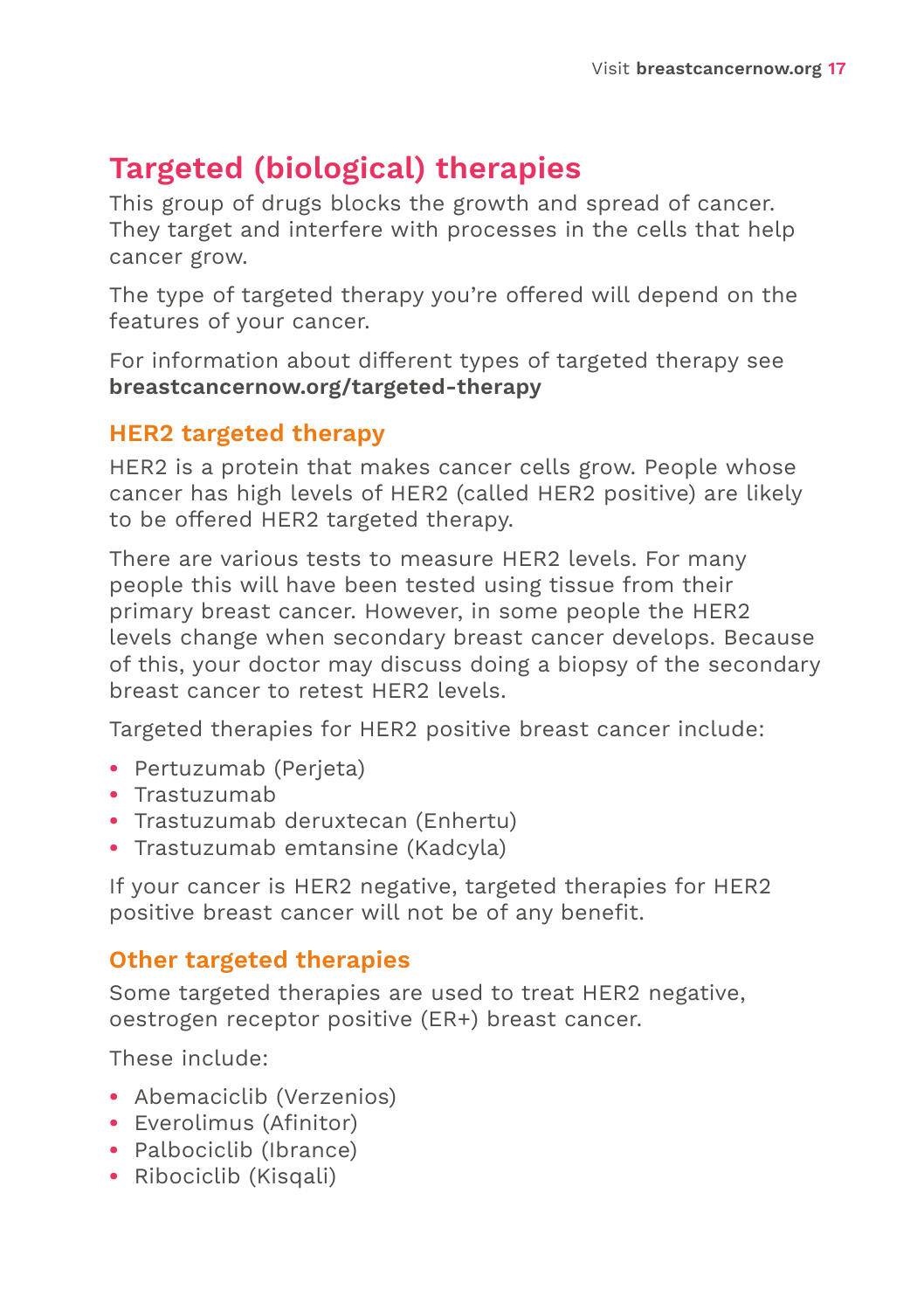#### **Immunotherapy**

Atezolizumab is a targeted therapy that may be offered to some people with triple negative breast cancer that has spread.

Triple negative means the cancer is oestrogen receptor negative, progesterone receptor negative and HER2 negative.

It's also referred to as an immunotherapy. Immunotherapy for cancer treatment helps the immune system to recognise and attack cancer cells.

# **Chemotherapy**

Chemotherapy destroys cancer cells using anti-cancer drugs.

A number of chemotherapy drugs are used to treat secondary breast cancer. These drugs may be given alone or in combination.

The drugs you're offered will depend on many factors, including any chemotherapy you had in the past and how long ago you had it.

For general information about chemotherapy, including side effects, see our **Chemotherapy for breast cancer** booklet, or read our information on individual chemotherapy drugs or combinations.

# **Radiotherapy**

External beam radiotherapy is commonly used to treat secondary breast cancer in the bone.

Radiotherapy uses high energy x-rays to destroy cancer cells.

It aims to reduce pain and prevent further growth of cancer in the area affected. It can also be used after surgery (see page 19) to stabilise a weakened bone.

A machine directs a beam of radiation to the area being treated. The x-rays do not make you radioactive, so when you leave the treatment room you can safely mix with other people including children.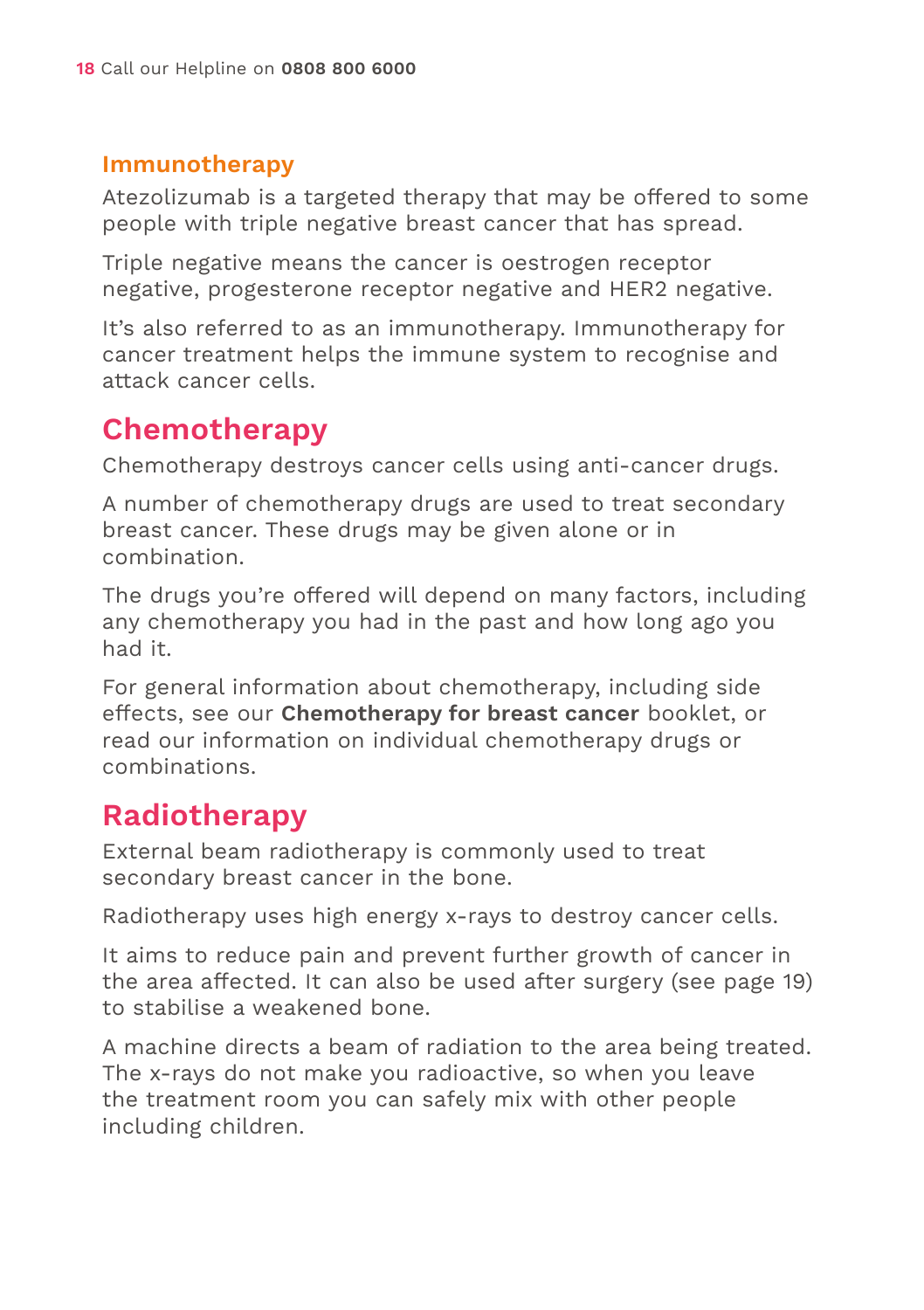Radiotherapy carries on working after the treatment has finished, so you may not feel the benefits until a couple of weeks later. It's not uncommon for pain to increase for a few days after radiotherapy.

Radiotherapy is usually given as a single dose or as a number of doses over a few days.

Giving more radiotherapy to the same area may be possible for some people depending on how much has been given in the past.

There are different types of external beam radiotherapy. Some are able to deliver high doses of radiation very precisely to a single or limited number of secondary cancers in the bone. This minimises the damage to the surrounding healthy tissue.

You may hear these types of radiotherapy referred to as stereotactic radiotherapy, CyberKnife, stereotactic ablative radiotherapy (SABR) or high dose conformal radiotherapy.

The type of radiotherapy you have will depend on your situation. Your treatment team can tell you if it may be suitable for you.

### **Surgery**

Although surgery will not cure secondary breast cancer in the bone, occasionally it may be part of a treatment plan.

Surgery is more likely if the area of cancer in the bone is very small, can be easily accessed by the surgeon, and there's no other secondary breast cancer elsewhere in the body.

When breast cancer spreads to the bones it can make them weak and more likely to fracture (break). Orthopaedic surgery, which involves the muscles and bones, may be considered either to treat a fracture or to try to stabilise a bone that has become weakened because of the cancer.

Sometimes surgery is a treatment option for spinal cord compression (see page 24). This type of surgery is called decompression surgery.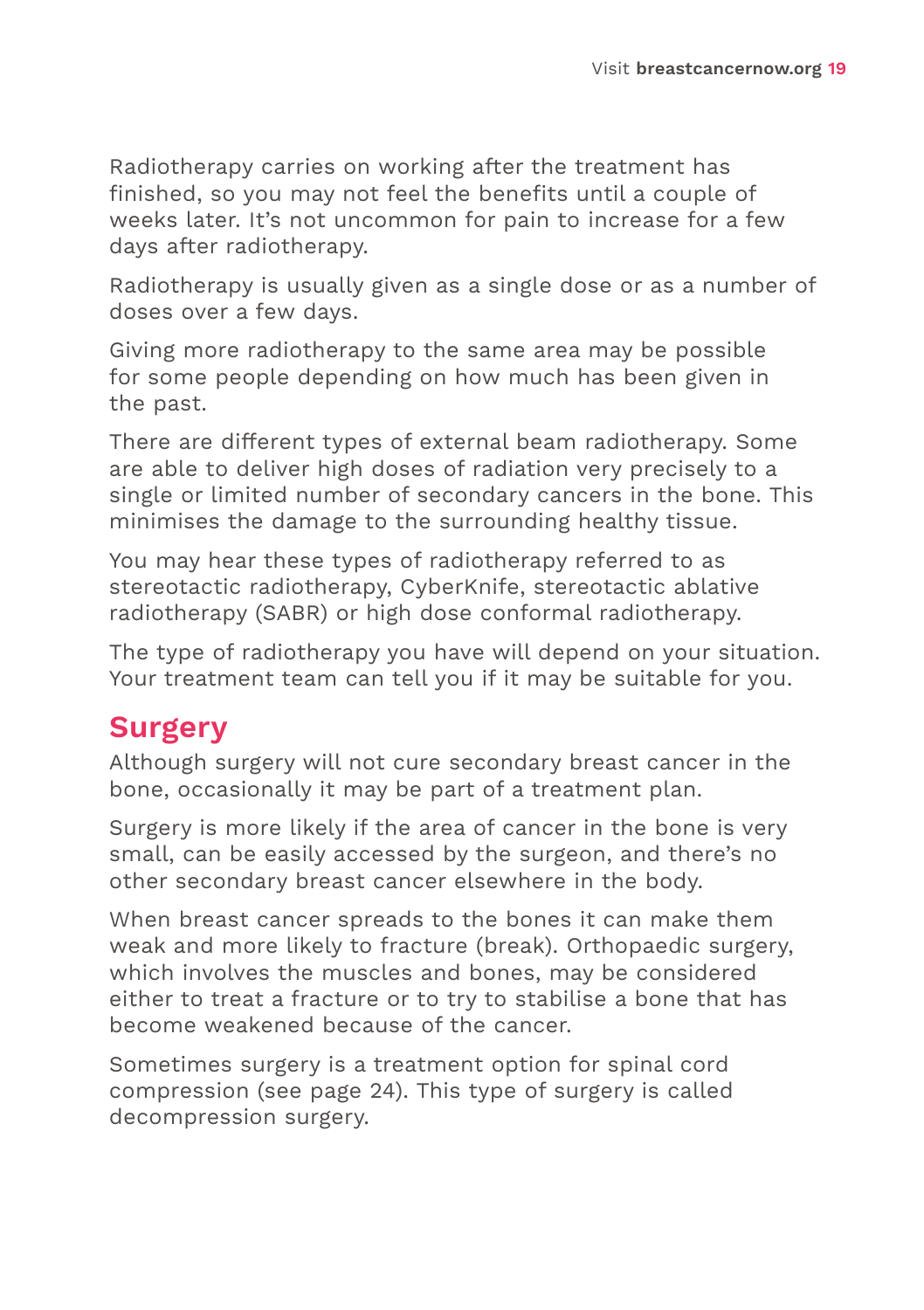# **Spinal procedures**

If cancer is causing severe back pain and damage to the bones in the spine, you may be able to have an injection of bone cement into the bones to stabilise and strengthen them, and relieve pain. This is called a vertebroplasty and is done in the x-ray department. It takes about an hour and you can usually go home later that day.

Kyphoplasty is a similar procedure. It uses a high-pressure balloon inside the vertebrae to make a space in which to put the cement, and sometimes to restore or increase the height of the vertebrae.

# **Clinical trials**

Many breast cancer trials look at new treatments or different ways of giving existing treatments.

Your specialist may talk with you about a clinical trial, or you can ask if you're eligible for a clinical trial.

You can find general information on clinical trials on our website. For listings of current trials, visit the Cancer Research UK website cancerresearchuk.org or the National Institute for Health Research (NIHR) website bepartofresearch.nihr.ac.uk

### **Palliative and supportive care**

Palliative and supportive care focuses on symptom control and support.

It's an extremely important part of the care and treatment for many people with secondary breast cancer, and can significantly improve quality of life for them and their families.

People often associate palliative care with end-of-life treatment. However, many people value having it at any stage of their illness, alongside their medical treatment, to prevent and relieve symptoms such as pain or fatigue. It can also help with the emotional, social and spiritual effects of secondary breast cancer.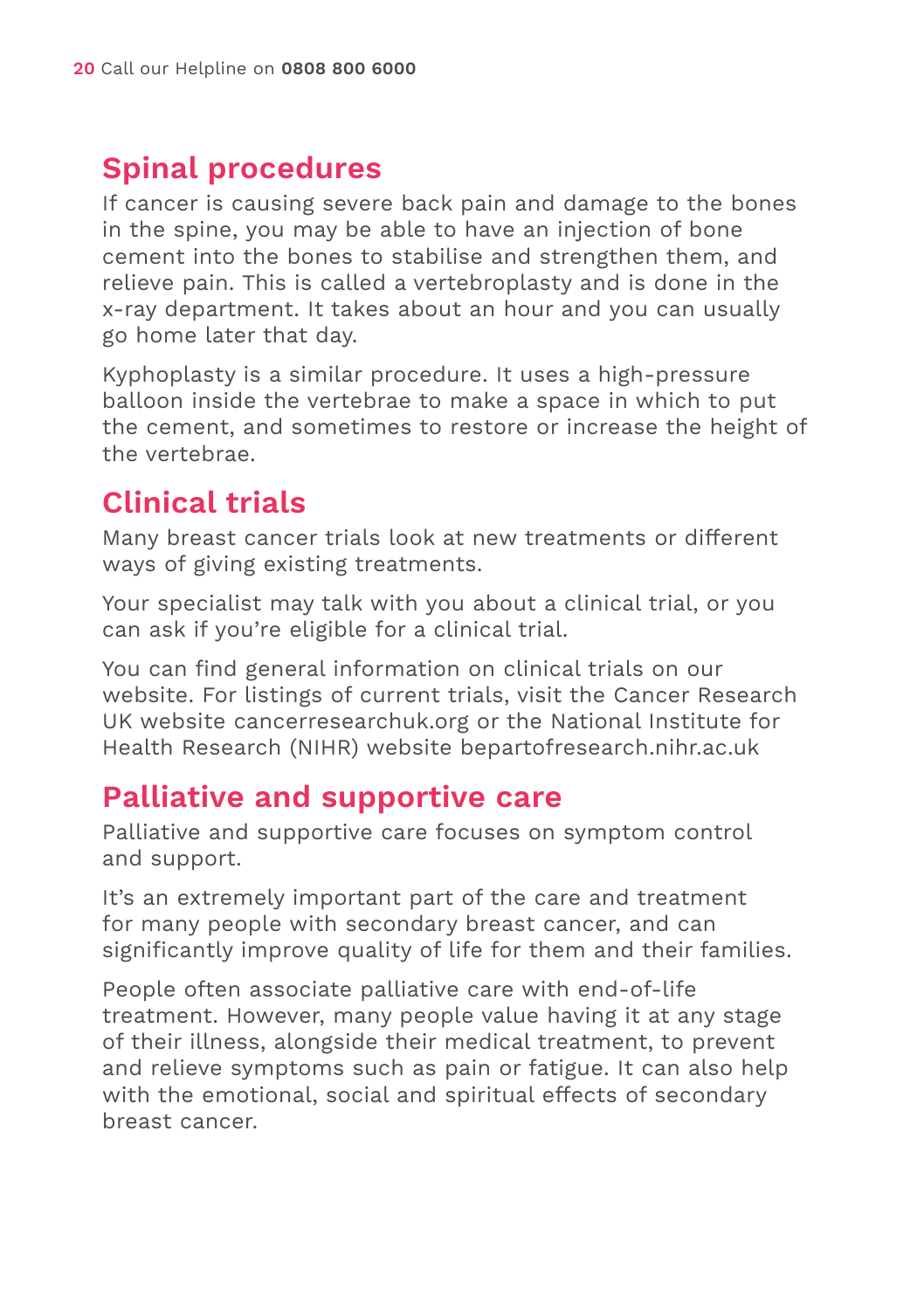Palliative and supportive care teams are based in hospitals, hospices and the community. Your treatment team, GP or breast care nurse can refer you depending on your situation. Some people may be able to refer themselves.

# **Availability of treatments**

Some treatments for secondary breast cancer may not be routinely available on the NHS. You may still be able to access these treatments in other ways.

Macmillan Cancer Support has information about what you can do if a treatment is not available. Visit macmillan.org.uk or call 0808 808 0000 to find out more.

It can be frustrating and distressing if a treatment you and your treatment team feel could benefit you is not routinely available. For help and advice about accessing a treatment, you can speak to your treatment team. You can also call our free Helpline on **0808 800 6000** to talk through your concerns.

### **Pregnancy**

Treatments for secondary breast cancer in the bone may have a harmful effect on a developing baby, so it's important not to become pregnant while having these treatments. Some women can still become pregnant even if their periods are irregular or have stopped. Use effective barrier contraception such as a condom.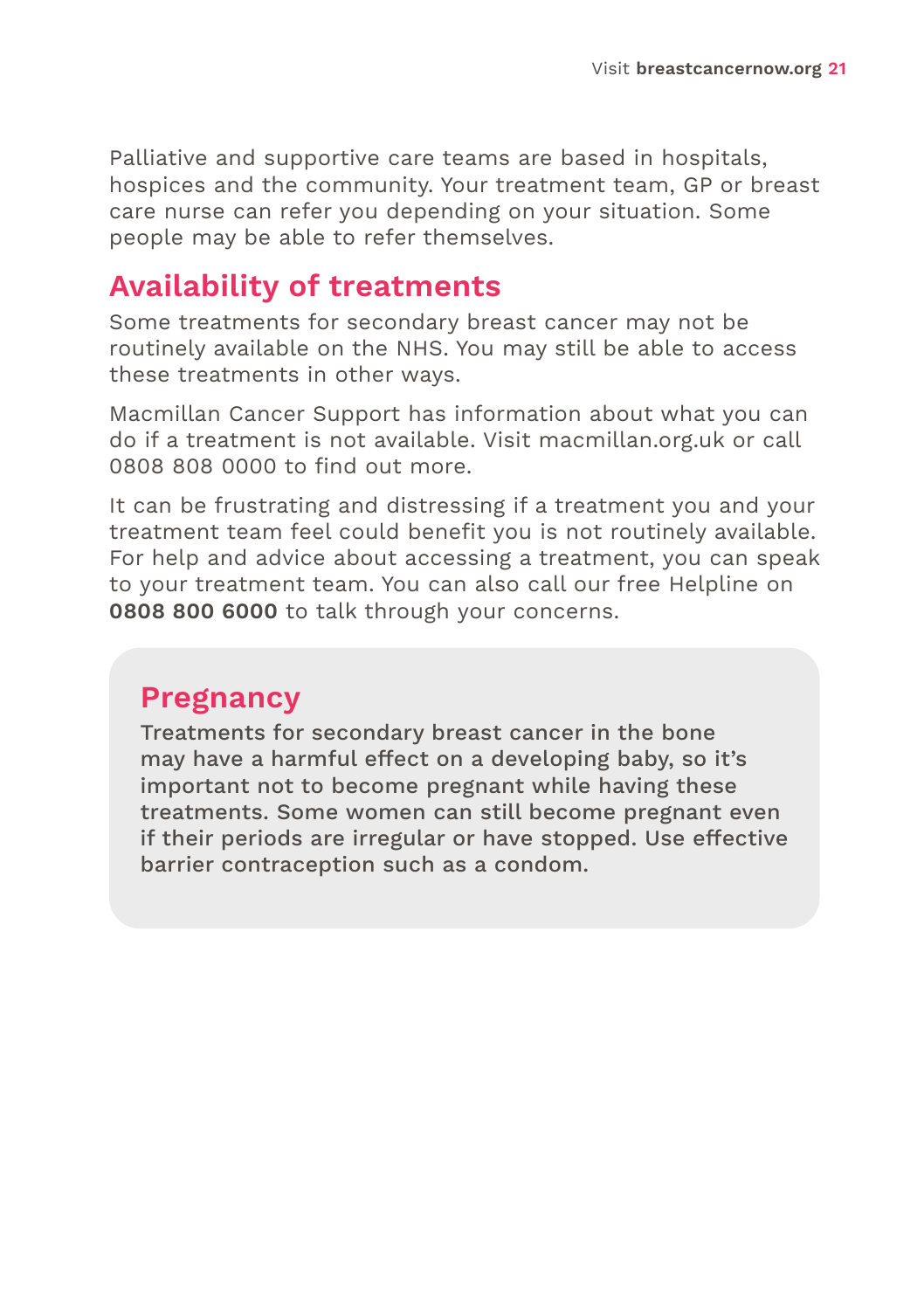# MANAGING THE SYMPTOMS OF SECONDARY BREAST CANCER IN THE BONE

Many people with secondary breast cancer in the bone feel quite well. However, symptoms can affect your quality of life if they are not controlled.

# **Pain**

Pain relief is a very important part of the care of many people with secondary breast cancer.

Pain can affect your mobility and quality of life.

Once pain is under control, many people feel less anxious and can eat and sleep better.

#### **How pain may feel**

Secondary breast cancer in the bone can cause pain in or near the affected area, though not all areas of cancer will cause pain.

Pain may come and go and can range from mild to severe.

It may feel like a dull ache or a burning or stabbing pain.

The pain may be ongoing, worse at certain times such as at night, or certain movements may affect it.

#### **Controlling pain**

Most pain can be relieved or controlled.

It's very important your pain is assessed regularly by your nurse or doctor to make sure it stays under control.

Be as specific as possible when telling your doctor or nurse where the pain is and what it feels like. This will help them decide how to control your pain. You may find it helpful to record this in a pain diary. You can get a pain diary from your doctor or nurse.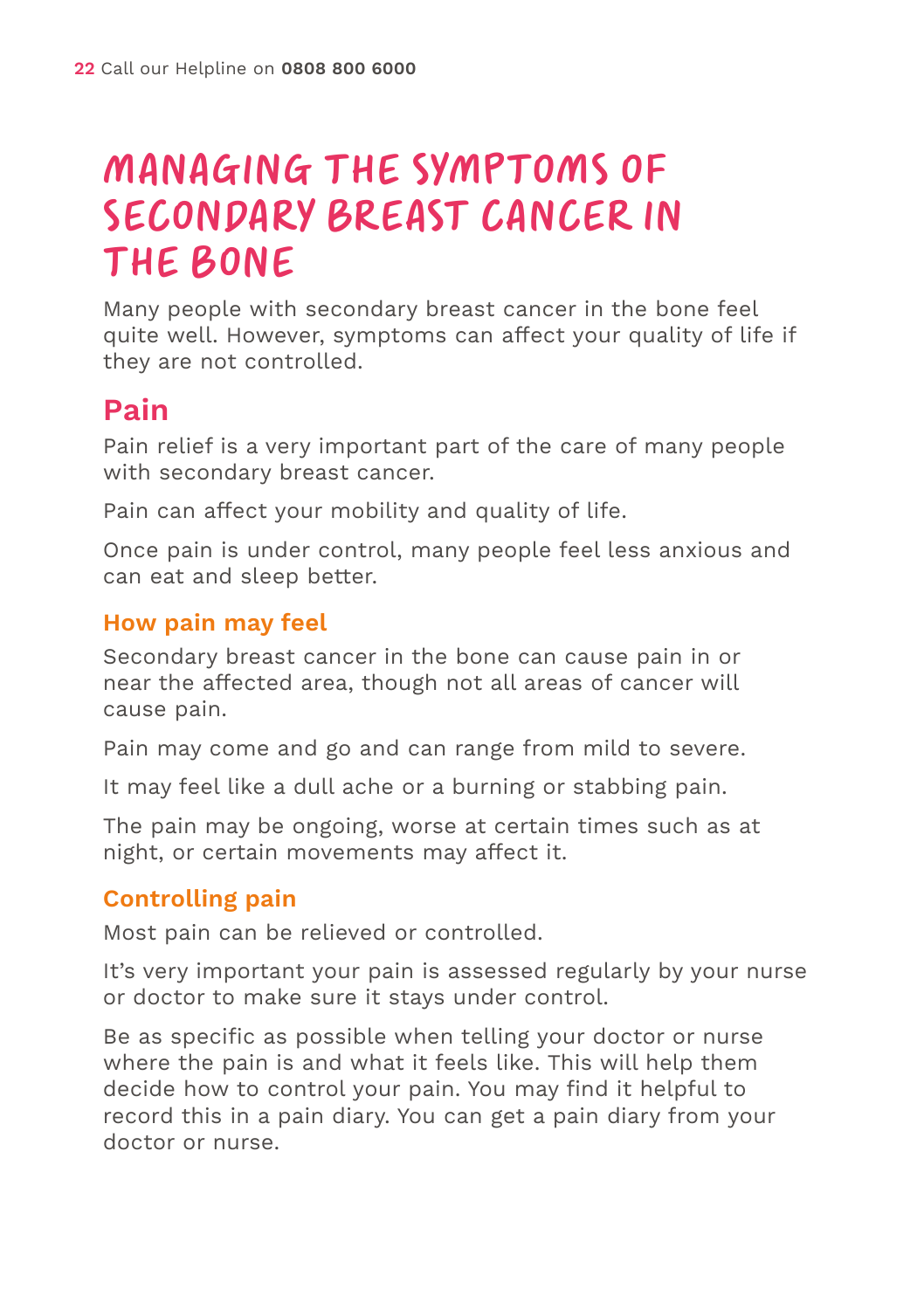There are a number of effective treatments for pain caused by secondary breast cancer in the bone, including pain relief and radiotherapy.

Alongside pain relief, doctors often use other drugs. These include anti-inflammatory drugs, steroids and drugs used to treat depression or epilepsy, which can also help relieve certain types of pain.

You may need to take the drugs regularly even if you're not in a great deal of pain. This is because waiting until the pain gets worse can make it more difficult to control.

If your pain relief doesn't seem to be helping, ask your GP or treatment team if they can prescribe a different one. You may also be given extra pain relief to take in between your scheduled doses if you have any additional pain (often called breakthrough pain).

If your pain is not under control, you can be referred to the palliative care or symptom control team for specialist advice.

You can read more about pain control in our **Secondary breast cancer information pack**, which also includes a symptom diary in which you can record your pain.

# **Bone weakening and fracture**

Secondary breast cancer in the bone may mean the affected bones are weakened, which can increase the risk of a fracture (break).

This is called a pathological fracture, which means the break in the bone is due to disease and not caused by an accident.

If a bone has fractured you may need surgery to try to repair it. You may also be given drug treatment to stop this happening in the future (see page 12). You may have radiotherapy after the surgery.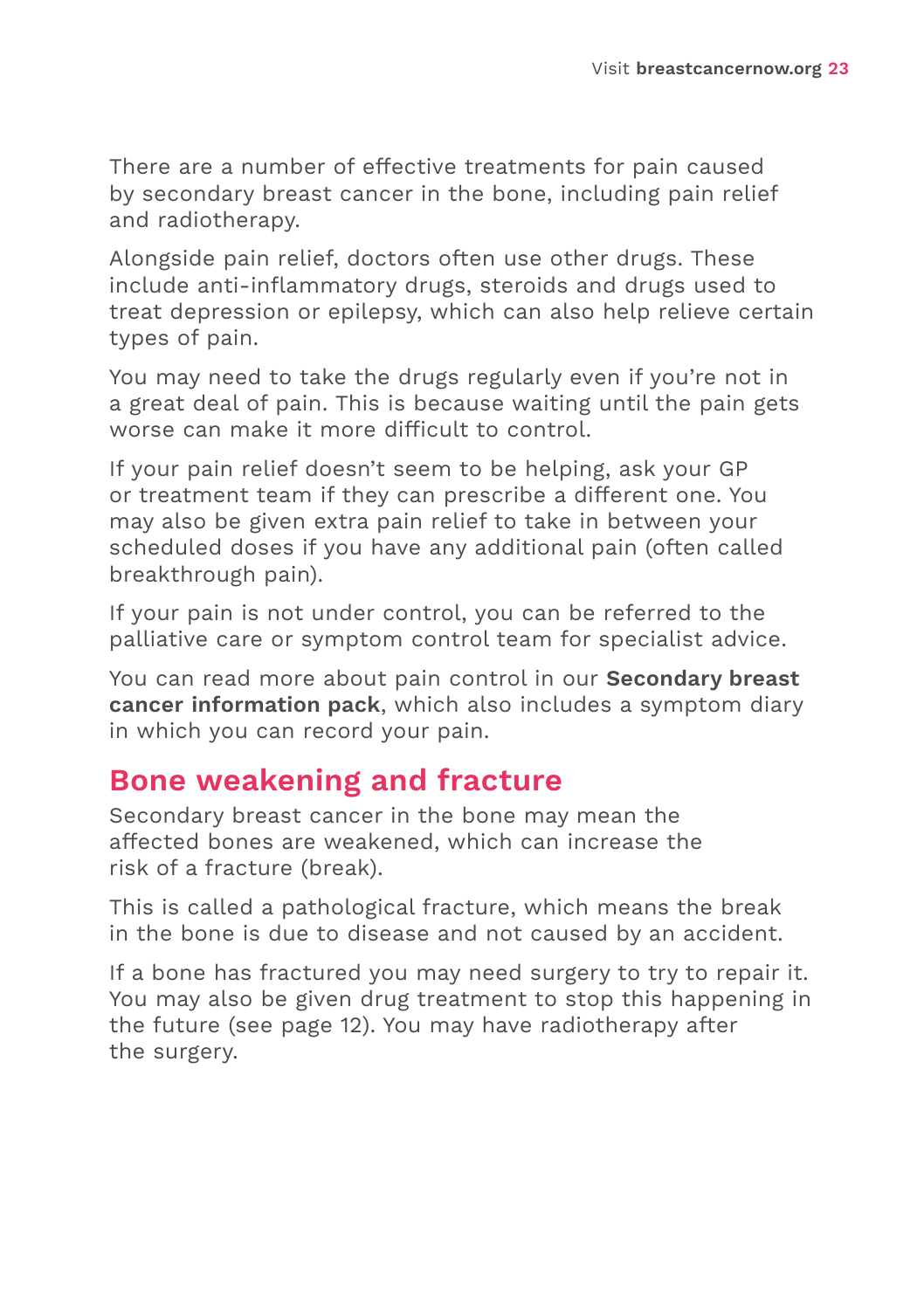# **Spinal cord compression**

Spinal cord compression is a risk for people with secondary breast cancer that has spread to the spine. It can happen when:

- **•** A spinal bone (vertebra) collapses and puts pressure on the spinal cord
- **•** Cancer grows in or near the spine, putting pressure on the spinal cord

The spinal cord is a bundle of nerves that runs from the brain to the lower back, and is protected by the vertebrae.

Symptoms can include:

- **•** Severe or unexplained back pain, which may also be felt around the front of the chest and belly
- **•** Pain in the back which changes when you lie down, stand up or lift something
- **•** Difficulty walking
- **•** Numbness or pins and needles in the fingers, toes or bottom
- **•** Problems controlling urine or bowel movements

It's important to know who to contact at the hospital if you have any of these symptoms at any time.

Spinal cord compression is a medical emergency that can have serious effects if not diagnosed quickly, so seek medical advice without delay to reduce the risk of any long-lasting effects.

Spinal cord compression is usually treated with radiotherapy and steroids. Some people may have surgery. A combination of all three treatments may also be used.

We've produced an alert card you can hand to any healthcare professionals you come into contact with if you believe you have symptoms of spinal cord compression (see the back page of this booklet).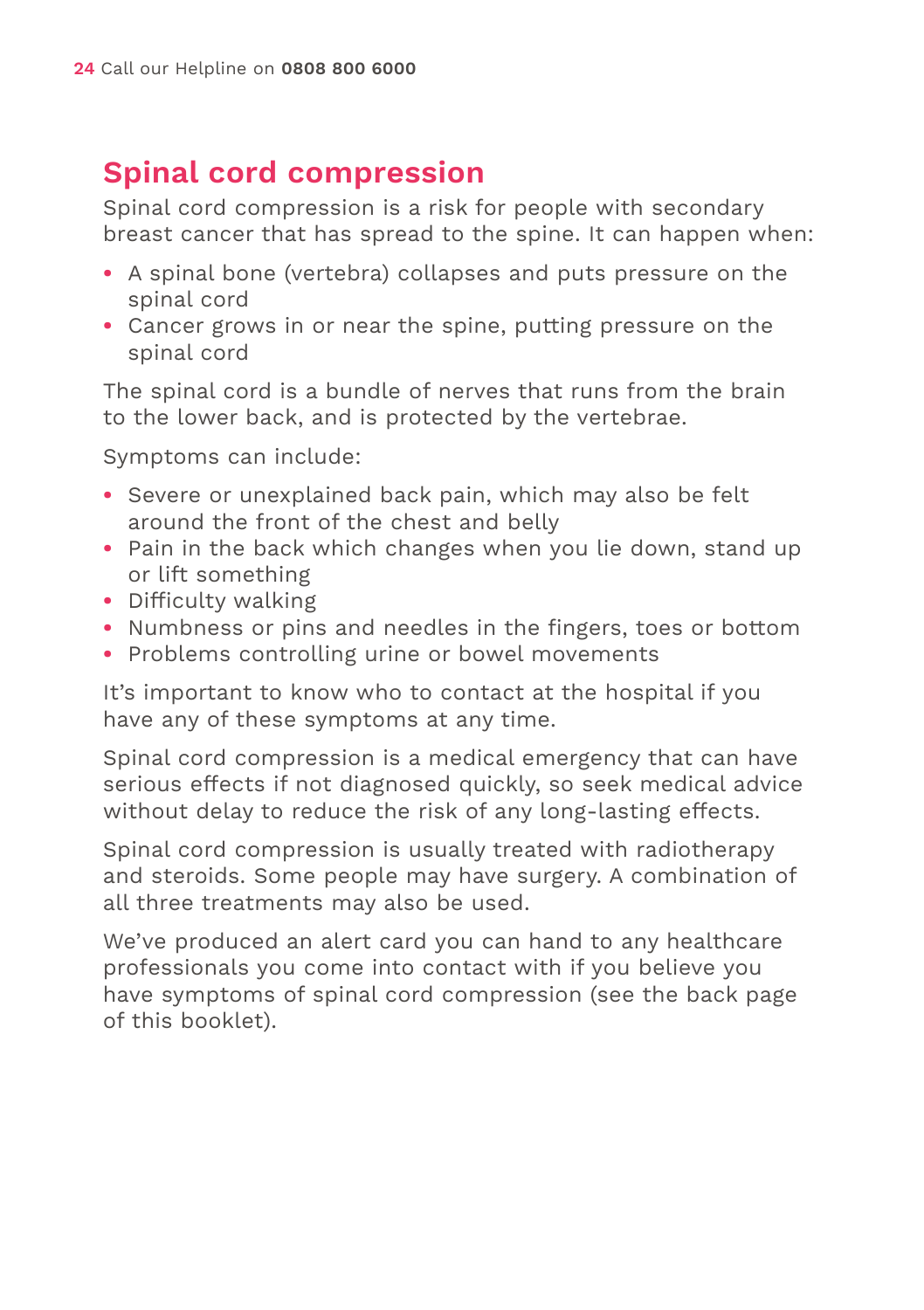# **Too much calcium in the blood**

Secondary breast cancer in the bone can cause calcium to be released into the bloodstream.

Too much calcium in the blood is called hypercalcaemia.

Hypercalcaemia can cause symptoms such as:

- **•** Fatigue
- **•** Nausea and vomiting
- **•** Loss of appetite
- **•** Constipation
- **•** Loss of concentration
- **•** Drowsiness
- **•** Being very thirsty
- **•** Passing large amounts of urine
- **•** Weakness
- **•** Confusion

Hypercalcaemia is a medical emergency and can be serious if not diagnosed quickly. It's important to know who to report these symptoms to if they occur, so check this with your treatment team.

Your specialist will examine you and will usually request a blood test to check your calcium levels.

To relieve your symptoms, you might be told to drink plenty of water. However, many people will need to be given fluids into a vein (intravenously) to help flush the calcium out of the body.

If you're not already having bone-strengthening drugs (see page 12), your treatment team will prescribe these.

Eating foods that contain calcium or taking prescribed calcium supplements does not cause hypercalcaemia.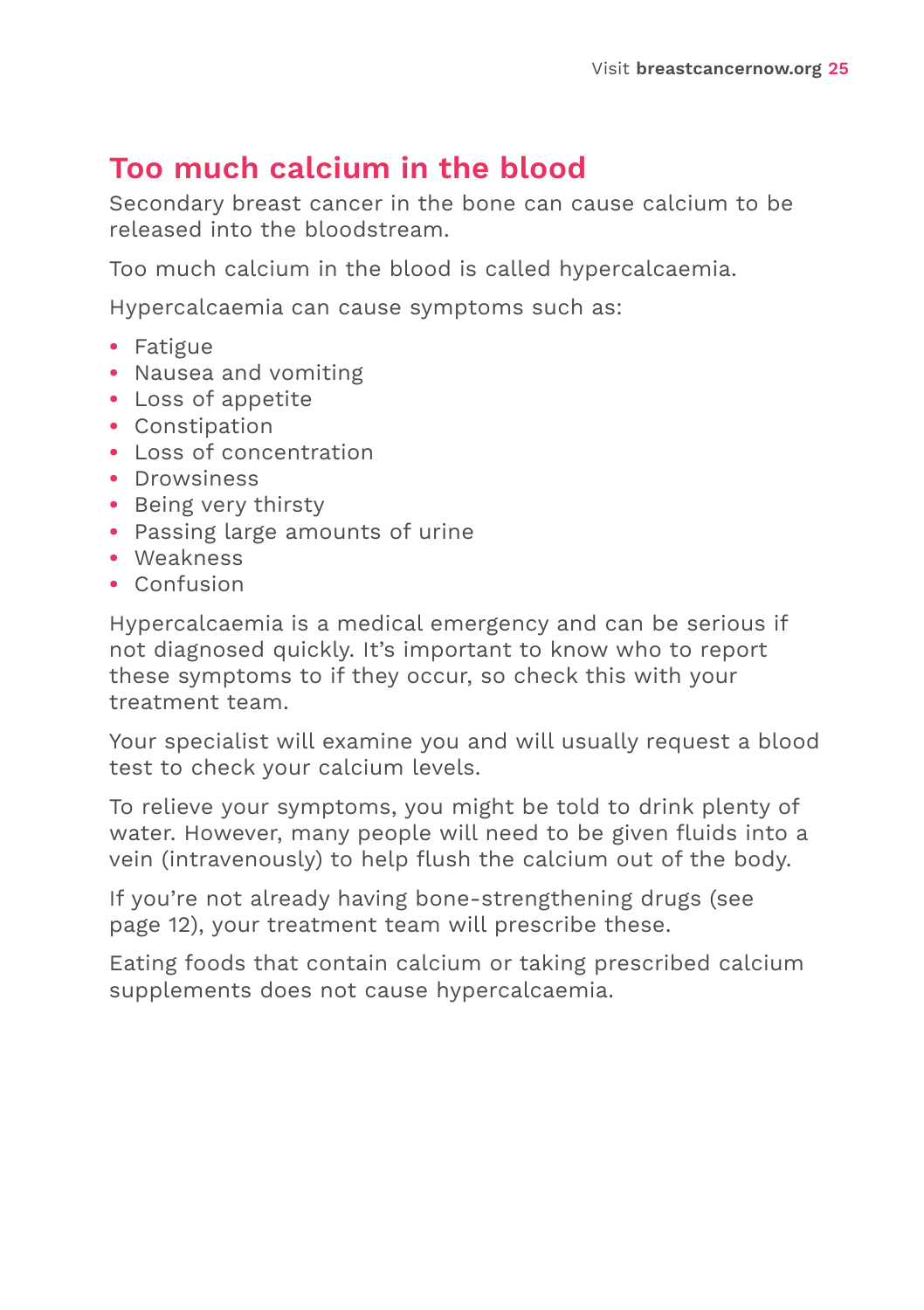### **Cancer-related fatigue (extreme tiredness)**

Cancer-related fatigue is one of the most common symptoms of secondary breast cancer.

Everyone knows what it feels like to be tired sometimes, but cancer-related fatigue can feel much more severe. It can come and go or be continuous, and this can be distressing and frustrating.

Fatigue has many causes, from psychological factors such as the stress of coping with the diagnosis, to physical ones such as the side effects of treatment or growth and spread of the cancer.

Fatigue may have a significant effect on your ability to cope with your cancer and its treatment. It can also affect your everyday activities and quality of life.

For more information on managing fatigue see our **Secondary breast cancer information pack**.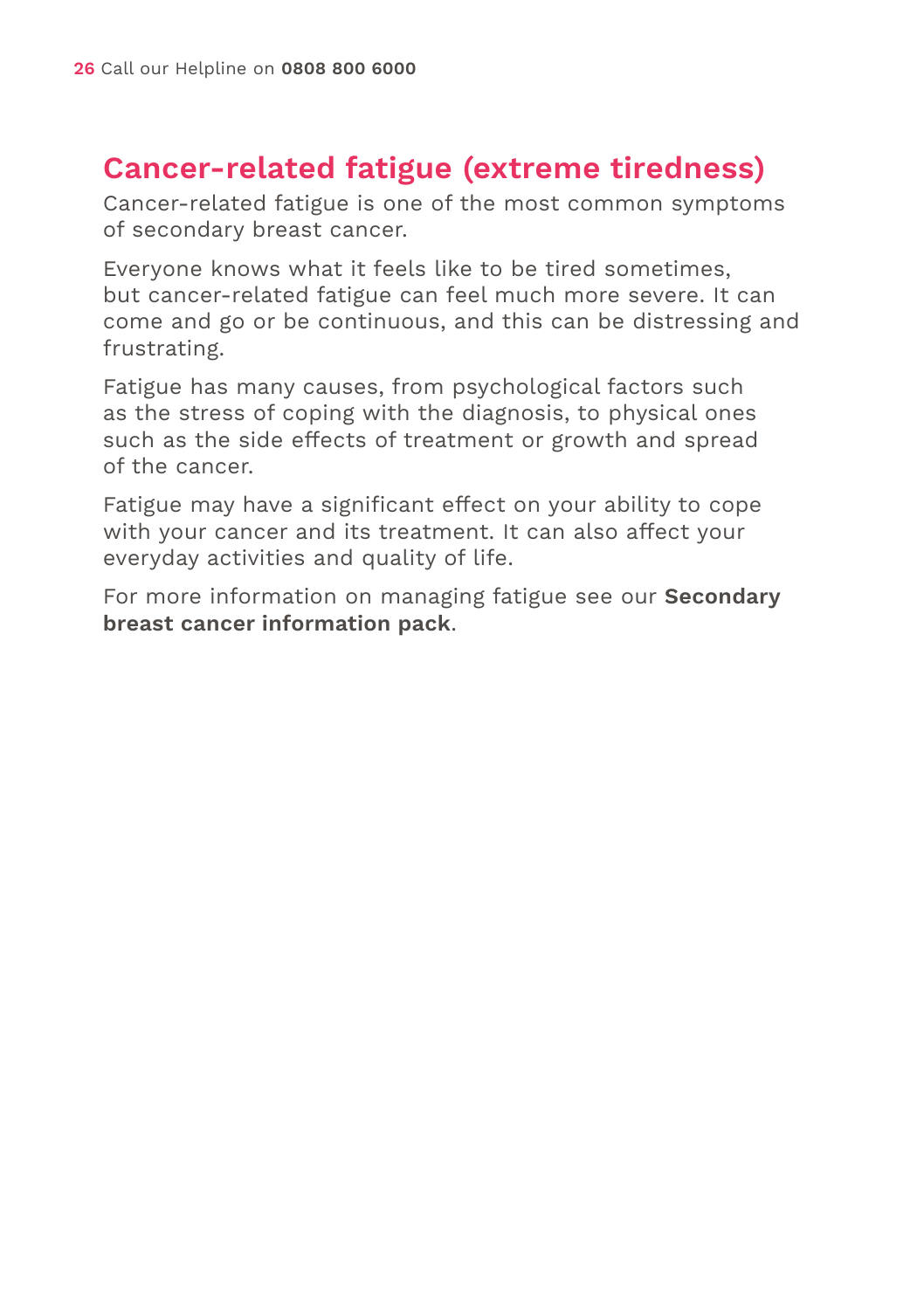# **Blood clots**

People with breast cancer have a higher risk of blood clots such as a deep vein thrombosis (DVT). Their risk is higher because of the cancer itself and some treatments for breast cancer.

People with a DVT are at risk of developing a pulmonary embolism (PE). This is when part of the blood clot breaks away and travels to the lung.

Blood clots can be harmful but are treatable so it's important to report symptoms as soon as possible.

If you experience any of the following symptoms contact your local A&E department, GP or treatment team straight away:

- **•** Pain, redness/discolouration, heat and swelling of the calf or thigh
- **•** Swelling, redness or tenderness where a central line is inserted to give chemotherapy, for example in the arm, chest area or up into the neck
- **•** Shortness of breath
- **•** Pain or tightness in the chest
- **•** Unexplained cough or coughing up blood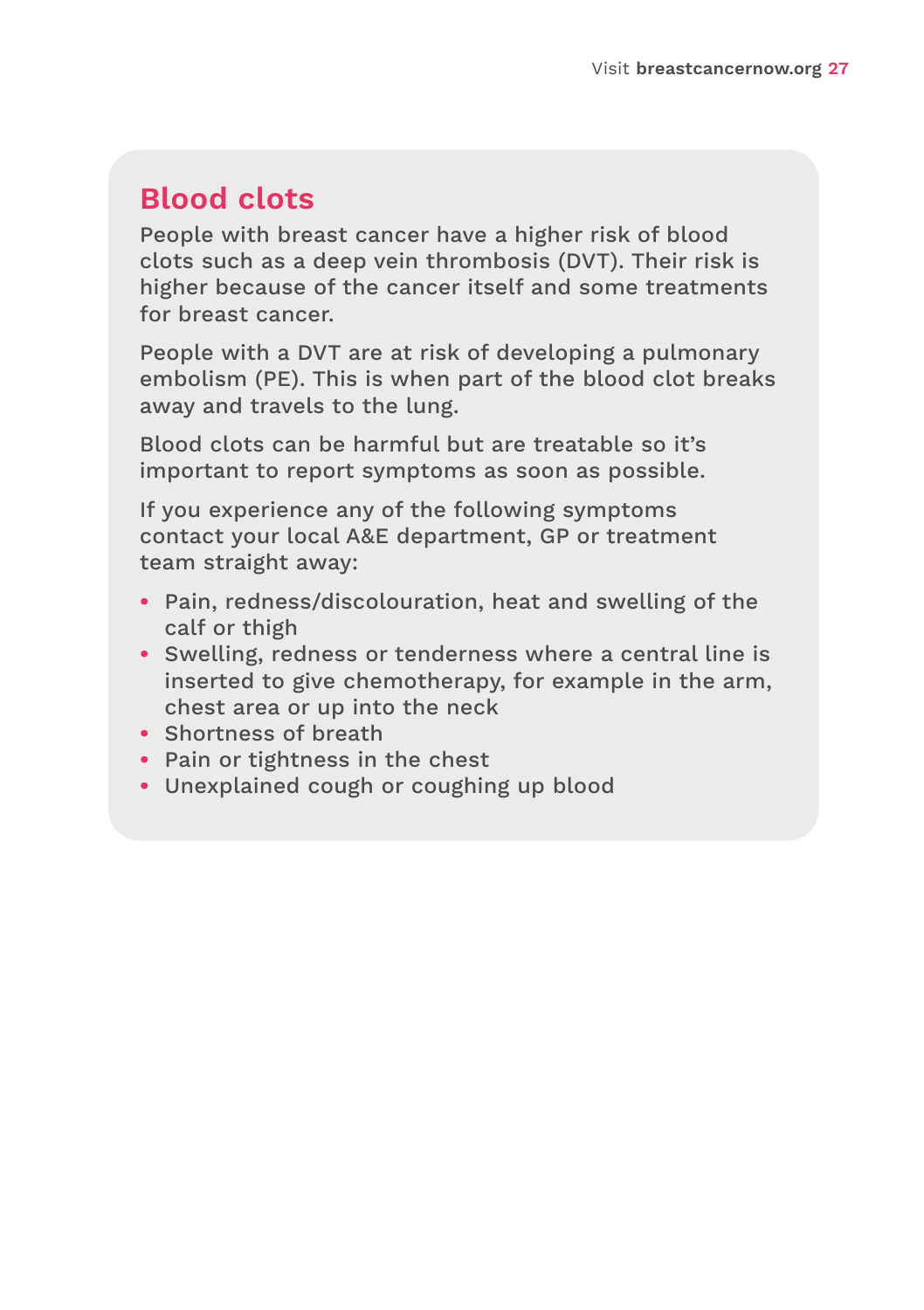# LIVING WITH SECONDARY BREAST CANCER IN THE BONE

# **Physical activity**

Although there has been little research into the benefits of exercise for people with secondary breast cancer, several studies have looked at its effectiveness for people with primary breast cancer.

People who exercise, even gently, during and between treatments may tolerate treatments better and have less pain, sickness, problems sleeping and fatigue. Exercise is also known to help improve mood.

People with secondary breast cancer are likely to have similar benefits. However, you may need to take a little extra care.

#### **Exercise and secondary breast cancer in the bone**

The most common effects of secondary breast cancer in the bone – bone weakening and fractures – are also seen in people with osteoporosis. In these people, regular exercise increases bone strength and reduces fracture risk.

Research shows regular weight-bearing exercise, such as walking or stair climbing, is the best choice for strengthening bones and muscles.

Resistance and balance exercises can also help build strength.

As your bones are at a greater risk of fracture, avoid highimpact activities such as contact sports and lifting heavy weights, unless you're working with an expert.

People whose cancer has spread to the spine are at risk of spinal cord compression (see page 24). Because of this, avoid activities that involve twisting the spine or large forward bends of the spine.

You can ask your GP or treatment team about the best type of exercise for your situation.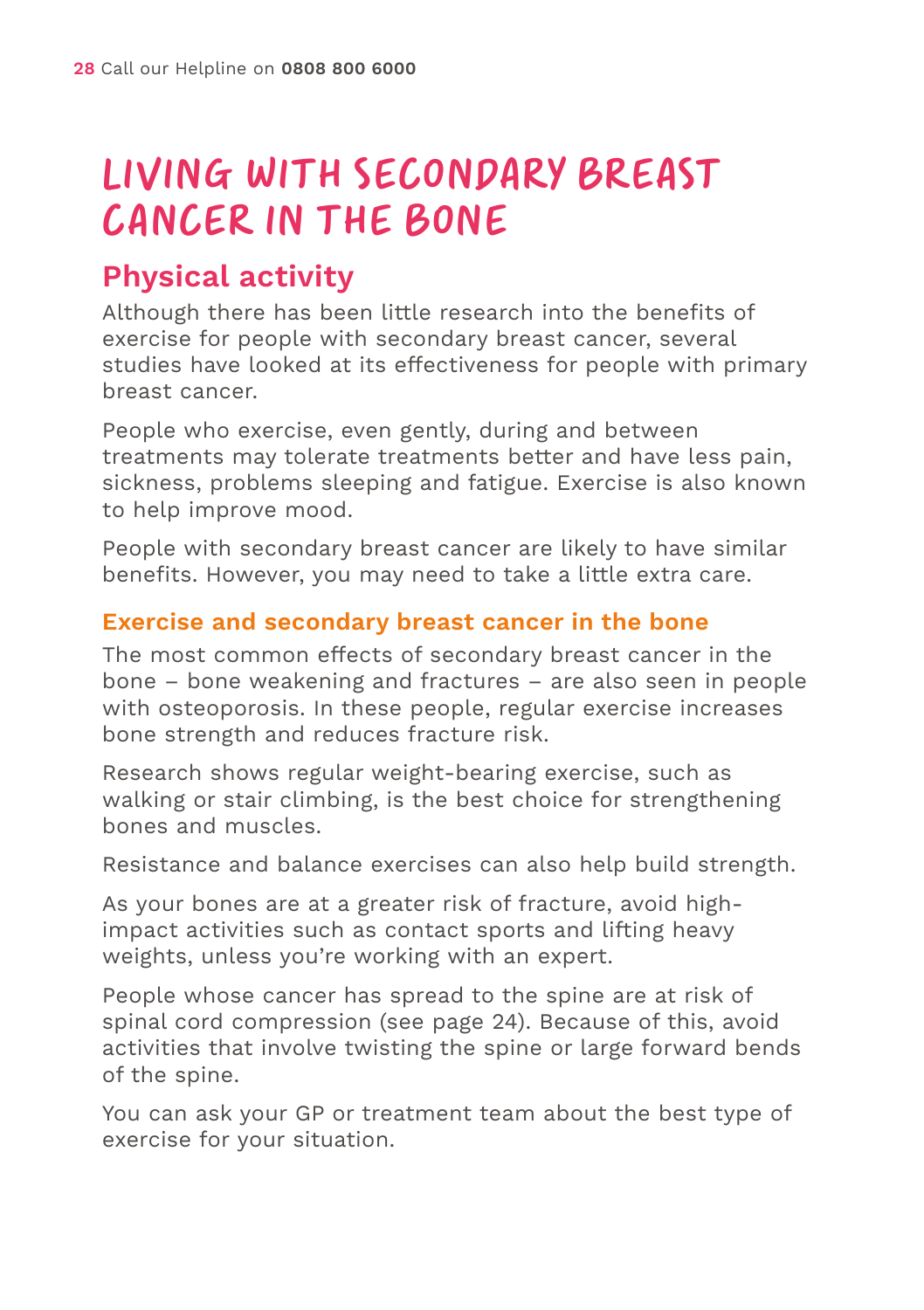A GP exercise referral programme can help you increase your activity levels and improve health and wellbeing. Trained instructors can provide support if you want to start a new activity. It's important the instructor knows about you and any changes to your health so they can advise you on how to exercise safely.

For more information on exercise and general health and wellbeing, see our **Secondary breast cancer information pack**.

# **Coping emotionally**

Knowing that your cancer has spread to your bones can cause a range of emotions. There may be times when you feel very isolated or overcome by fear, anxiety, sadness, uncertainty, depression or anger.

You may be able to cope with these feelings on your own or with the support of the people closest to you.

Some people want support from professionals – you can talk to your specialist nurse, palliative care nurse, hospice or home care specialist nurse. They will have a good understanding of the specific needs of people with secondary cancers and will be familiar with different ways of coping and adapting to the diagnosis. They also have specialist knowledge in helping with pain and symptom control and can arrange for you to talk to a counsellor or psychotherapist.

If you're not in regular contact with a palliative care nurse, you can ask to be referred by your treatment team or GP.

You can also call the Breast Cancer Now Helpline on **0808 800 6000** to talk through your concerns and find out what support may be available in your area.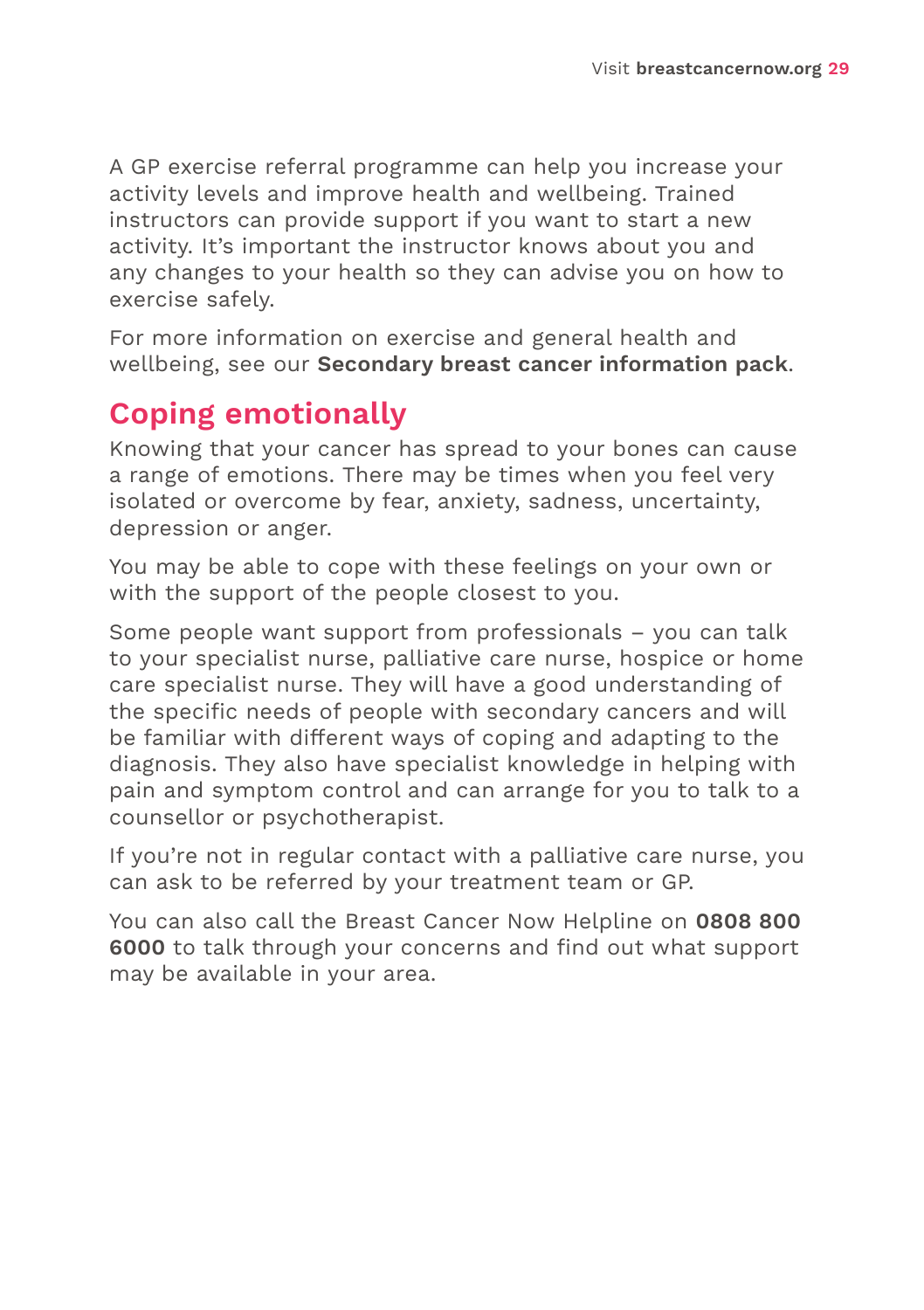# **Finding support**

A diagnosis of secondary breast cancer is life changing, but support is available.

Whether you're managing the ongoing side effects of treatment, want to improve your overall wellbeing or talk to others in a similar situation, Breast Cancer Now's free services are here for anyone affected by secondary breast cancer.

Services include:

- **•** Living with Secondary Breast Cancer online programme and virtual meetings
- **•** Confidential Helpline (**0808 800 6000**) and Ask Our Nurses email service
- **•** Online discussion Forum

Find out more about our support services on our website **breastcancernow.org** or by calling our Helpline **0808 800 6000**.

# HELP US TO HELP OTHERS

Breast Cancer Now is a charity that relies on voluntary donations and gifts in wills. If you have found this information helpful, please visit **breastcancernow.org/give**  to support our vital care and research work.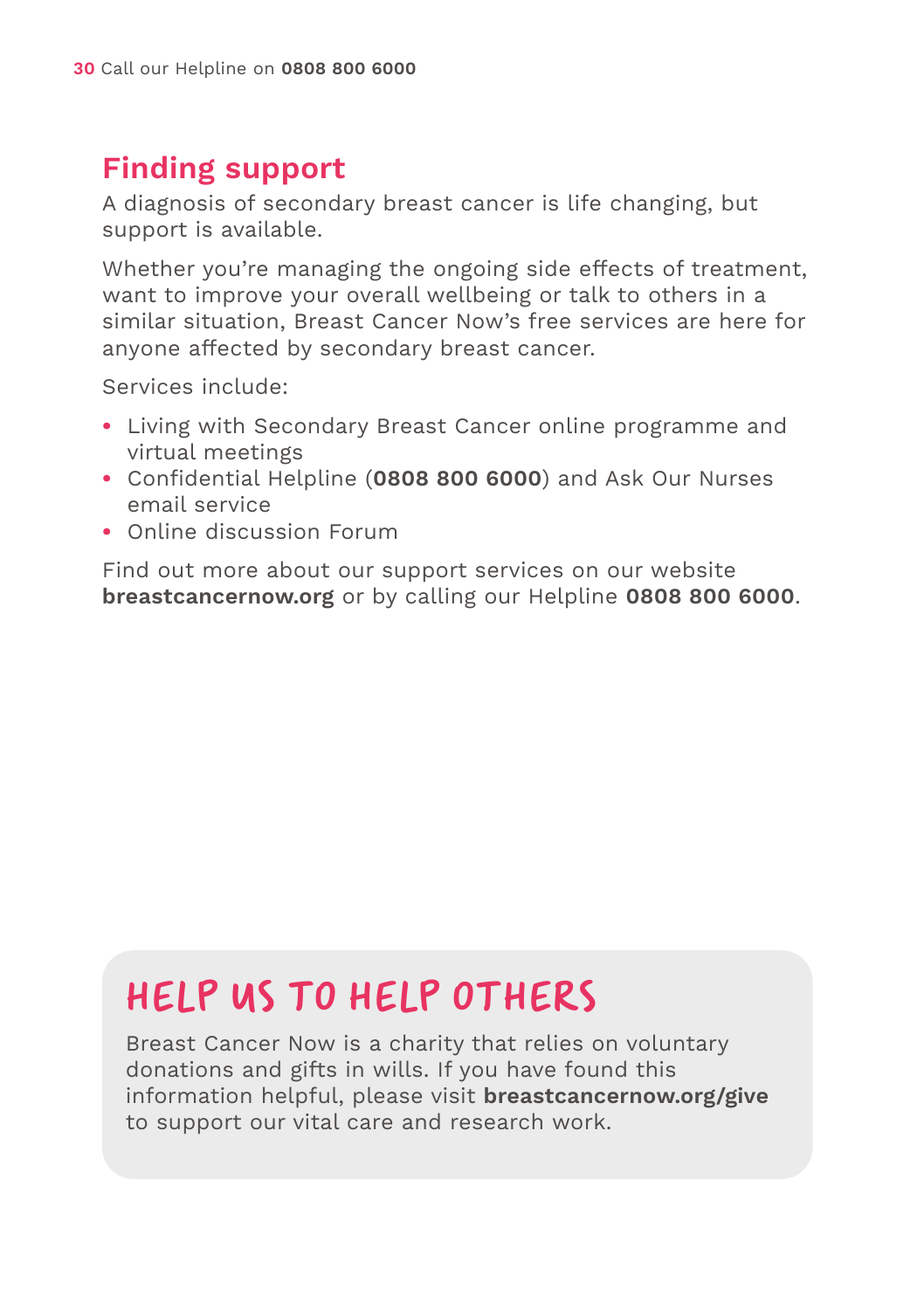# ABOUT THIS BOOKLET

**Secondary breast cancer in the bone** was written by Breast Cancer Now's clinical specialists, and reviewed by healthcare professionals and people affected by breast cancer.



For a full list of the sources we used to research it: Email **health-info@breastcancernow.org**



You can order or download more copies from **breastcancernow.org/publications**

We welcome your feedback on this publication: **health-info@breastcancernow.org**



For a large print, Braille or audio CD version: Email **health-info@breastcancernow.org**

© Breast Cancer Now, October 2021, BCC30 Edition 6, next planned review 2023

# SPINAL CORD COMPRESSION ALERT CARD

Spinal cord compression is a risk for people with secondary breast cancer in the bone that has spread to the spine.

You may want to keep this card with you. Check with your treatment team who you should speak to if you have any of these symptoms.

If you think you have the symptoms of spinal cord compression, you can hand this alert card to any healthcare professionals you come into contact with.

See page 24 for more information on spinal cord compression.

#### For patients

Having secondary breast cancer in the bone means you're at risk of spinal cord compression.

Contact your local A&E department or your treatment team immediately if you have any of these symptoms:

- **•** Severe or unexplained back pain which may also be felt around the front of the chest and belly
- **•** Pain in the back which changes when you lie down, stand up or lift something
- **•** Difficulty walking
- **•** Numbness or pins and needles in the fingers, toes or bottom
- **•** Problems controlling urine or bowel movements